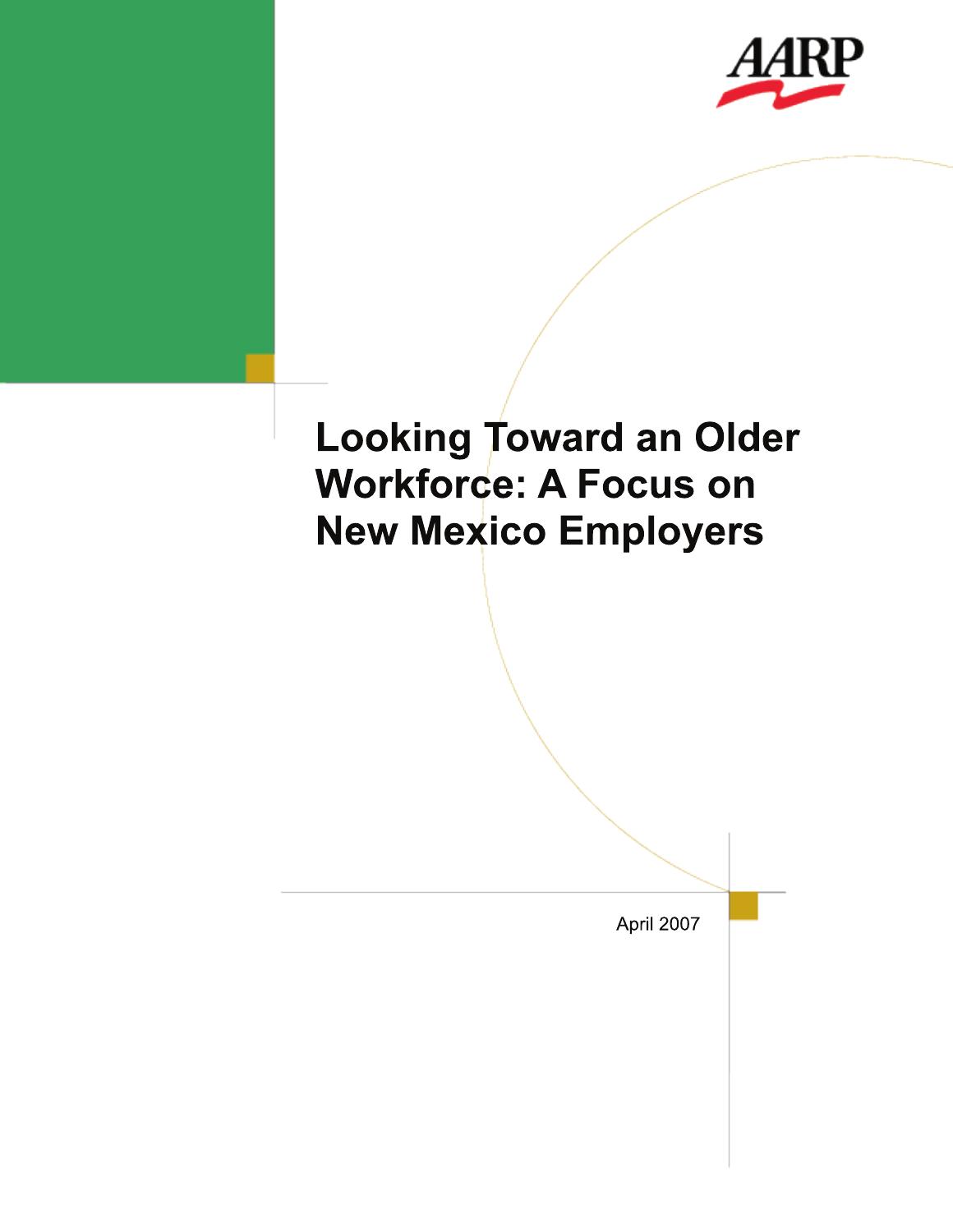

## **Looking Toward an Older Workforce: A Focus on New Mexico Employers**

**Report Prepared by Regina Sims and Joanne Binette**

**Copyright © 2007 AARP Knowledge Management 601 E Street NW Washington, DC 20049 http://www.aarp.org/research/ Reprinting with Permission**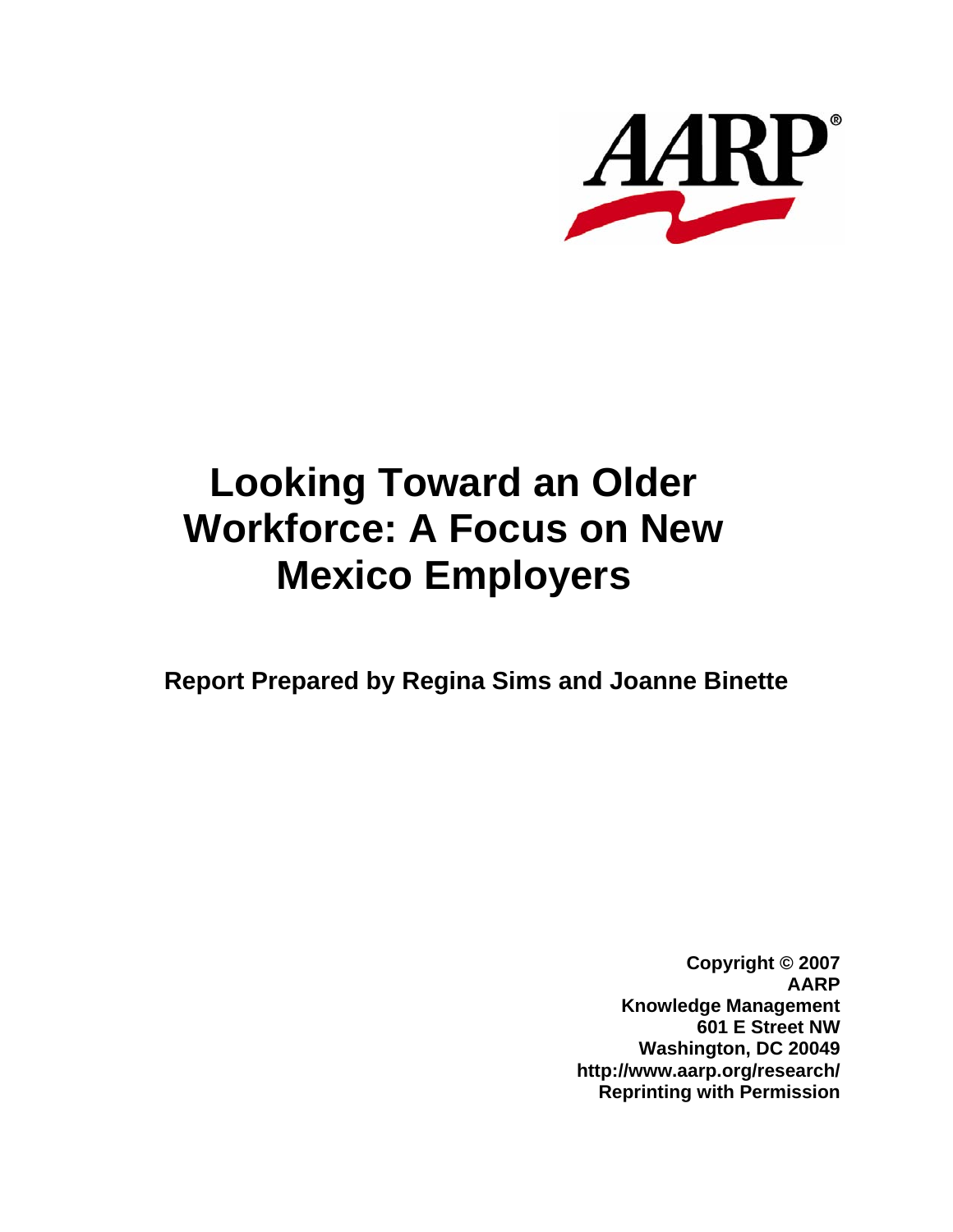AARP is a nonprofit, nonpartisan membership organization that helps people 50-plus have independence, choice and control in ways that are beneficial and affordable to them and society as a whole. We produce *AARP The Magazine*, published bimonthly; *AARP Bulletin*, our monthly newspaper; *AARP Segunda Juventud*, our bimonthly magazine in Spanish and English; *NRTA Live & Learn*, our quarterly newsletter for 50-plus educators; and our website, www.aarp.org. AARP Foundation is our affiliated charity that provides security, protection, and empowerment to older persons in need with support from thousands of volunteers, donors, and sponsors. We have staffed offices in all 50 states, the District of Columbia, Puerto Rico, and the U.S. Virgin Islands.

#### **Acknowledgements**

The AARP Staff from the New Mexico State Office, State Affairs, the Public Policy Institute, and Knowledge Management contributed to the design and implementation of the survey and report. Special thanks go to Sara Rix of the Public Policy Institute; Clare Hushbeck in State Affairs; Beth Velasquez in the New Mexico State Office; Rachelle Cummins, Erica Dinger, Jennifer Sauer, Darlene Matthews, and Jennifer Leslie in State Member Research. Additional acknowledgments go to Brittne Nelson and Kate Bridges whose respective reports provided guidance. Wilkerson & Associates managed the survey mailing, tracking, data entry, and tabulation of results. Regina Sims and Joanne Binette wrote the report. For more information, please contact Joanne Binette at (202) 434-6303.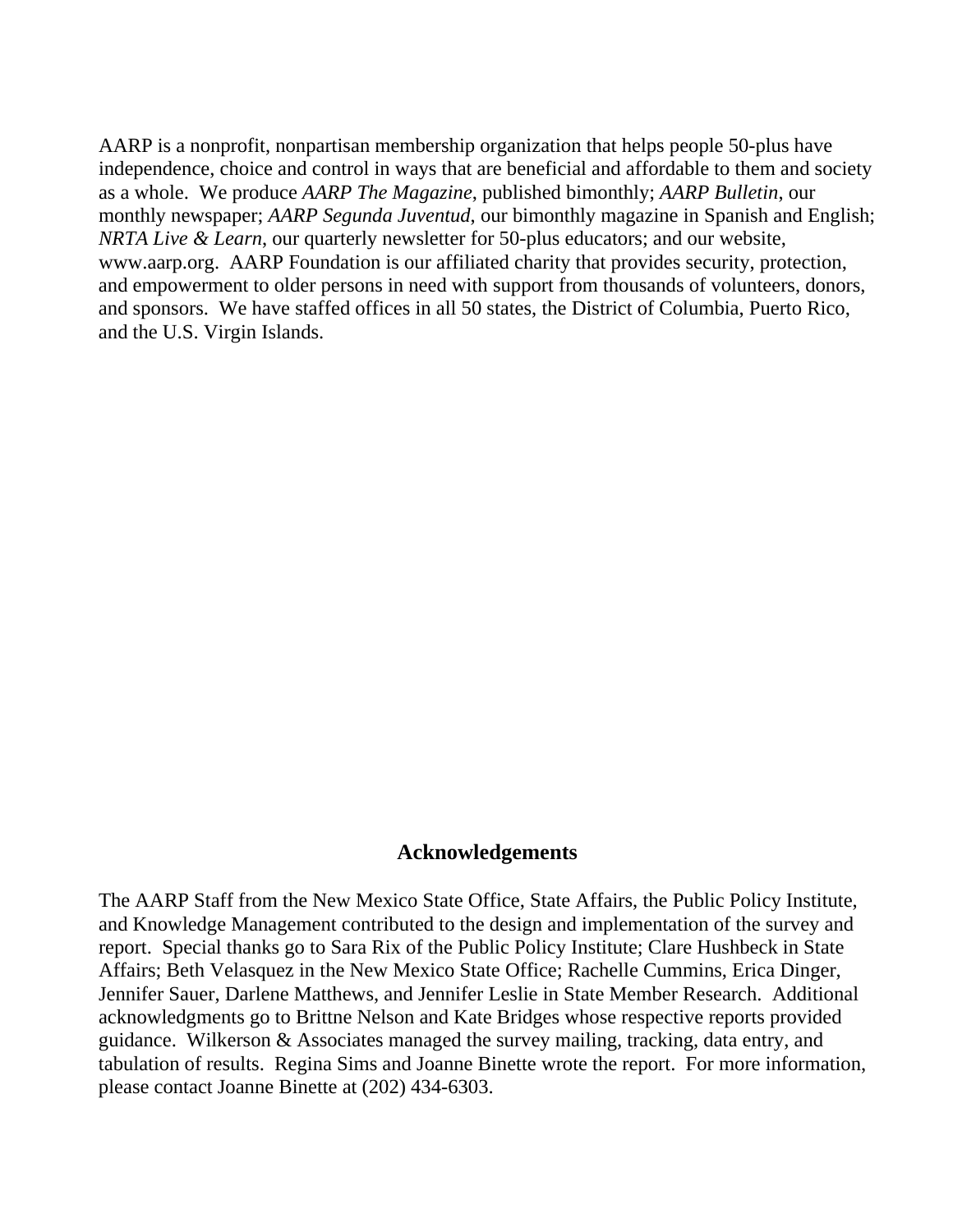### **Background**

The nation's 76 million Baby Boomers are changing the workplace. According to the Bureau of Labor Statistics,<sup>1</sup> the projected annual growth rate between 2002 and 2012 of the Baby Boom generation, persons born between 1946 and 1964, will be nearly four times the rate of growth of the overall labor force. The share of the 55-plus age group will increase from 14.3 percent in 2002 to 19.1 percent of the labor force in  $2012$ .<sup>2</sup> The participation rates of the 55plus are expected to increase too. The Bureau of Labor Statistics projects participation in the workforce among people age 55 or older to increase from 34.5 percent in 2002 to 39.7 percent in 2012.<sup>3</sup> Presently in New Mexico, people age 45 or older make up 54 percent of the total workforce.<sup>4</sup> Men and women who traditionally might be considered retirement-age will be more likely to remain in the labor force.<sup>5</sup>

Older workers cite multiple reasons for postponing retirement. While financial necessity is the primary reason older workers continue to stay in the workforce, non-financial benefits of employment such as the wish to work for enjoyment, the desire to stay physically and mentally active, and the need to have something to do are important as well. $\frac{6}{10}$  In a 2003 study conducted by AARP, 73 percent of workers age 50 to 70 who have not yet retired report they plan to work into their retirement years or never retire.<sup>7</sup> As today's older worker delays retirement due to changes in attitudes toward work and retirement, employers must recognize and address the emerging aging workforce. This trend in older worker participation in the labor force will require employers to identify and evaluate policies, attitudes, and perceptions toward older workers.

AARP New Mexico commissioned a survey among a random sample of organizations in New Mexico with three or more employees to examine older worker issues. In the survey, older workers are defined as employees age 50 or older. The survey measures the relative importance of certain employee qualities and the degree to which older employees possess these qualities. The survey also examines employers' perceptions of potential worker shortages and the loss of institutional knowledge. In addition, the study gauges the extent to which employers implement approaches to keep older workers. It also examines where employers go for information on issues affecting older workers.

1

<sup>&</sup>lt;sup>1</sup> Toossi, Mitra. (2004). Labor Force Projections to 2012: The Graying of the U.S. Workforce. *Monthly Labor Review* (February 2004). Retrieved November 23, 2004 from http://www.bls.gov/opub/mlr/2004/02/art3full.pdf.

 $<sup>2</sup>$  Ibid.</sup>  $3$  Ibid.

<sup>&</sup>lt;sup>4</sup> Choi-Allum, L. (2005). *State Profiles of Workers 45*+. Washington, DC: AARP.<br><sup>5</sup> Nalson, B. and Cummins, B. (2004). When the Boom Drops: A Survey of Virginia

 $<sup>5</sup>$  Nelson, B. and Cummins, R. (2004). When the Boom Drops: A Survey of Virginia Businesses on Older Workers.</sup> Washington, DC: AARP.

<sup>&</sup>lt;sup>6</sup> Brown, S.K. (2003). Staying Ahead of the Curve 2003: The AARP Working in Retirement Study. Washington, DC: AARP.<br><sup>7</sup> Ibid.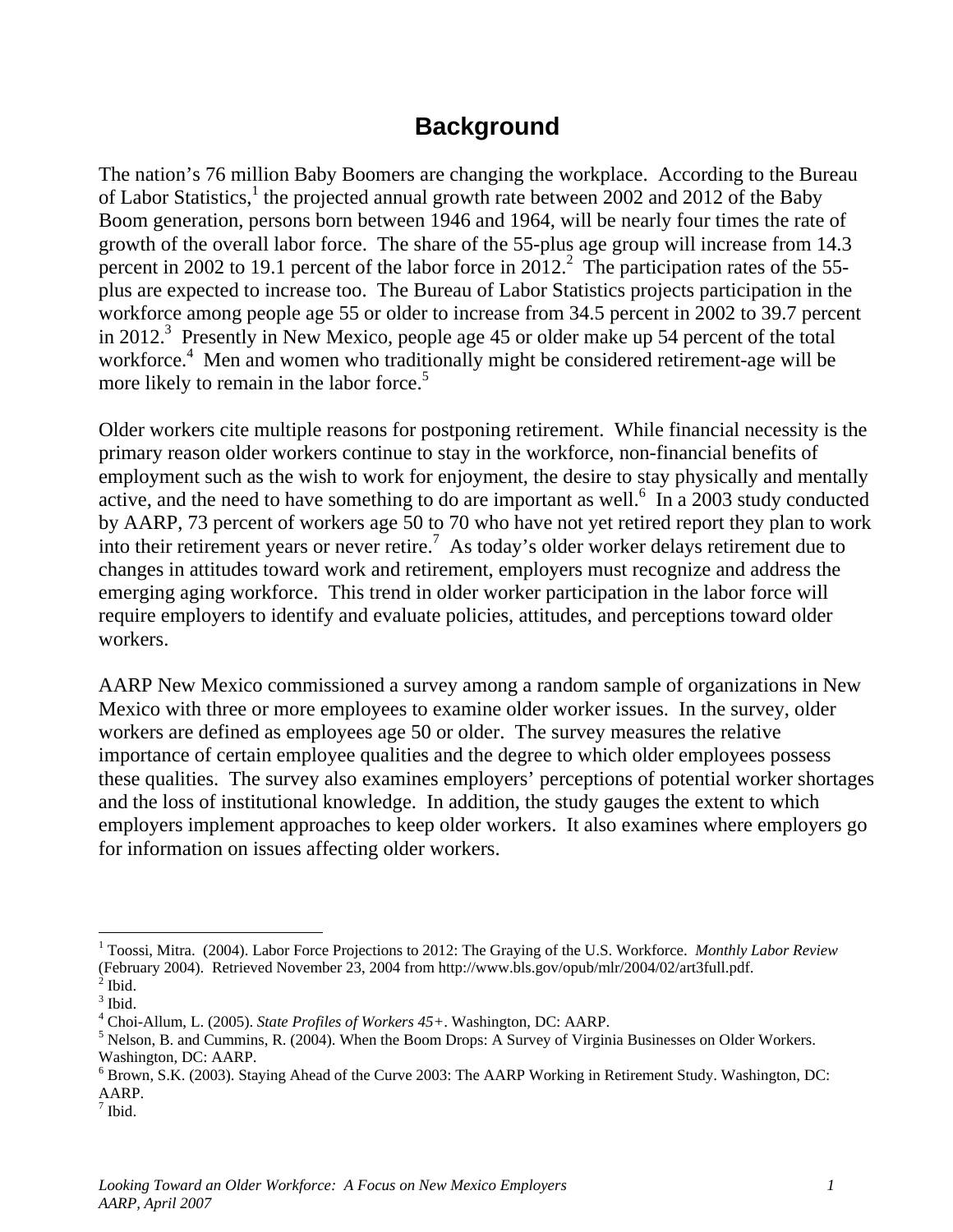The AARP *2006 Looking Toward an Older Workforce: A Focus on New Mexico Employers Survey* was conducted from October 13, 2006 to November 17, 2006. Wilkerson & Associates provided AARP with random samples of businesses in New Mexico with three or more employees. An annotated questionnaire in Appendix A includes all survey questions and responses.

### **Methodology**

Wilkerson & Associates provided a random sample of 4,000 businesses with three or more employees listed in New Mexico. This mail survey was fielded from October 13 through November 17, 2006. Out of 4,000 businesses, 437 surveys were returned for an 11 percent response rate. The sampling error was  $\pm$  4.8 percent. A pre-notification letter was sent to the attention of the Business Executive for each business. This was followed by the survey. Responses as well as undeliverable or ineligible<sup>8</sup> mail were tracked. A reminder postcard and a second copy of the survey was mailed if the business did not respond.

<u>.</u>

<sup>&</sup>lt;sup>8</sup> Those businesses that identified themselves as no longer in business or with no employees were ineligible.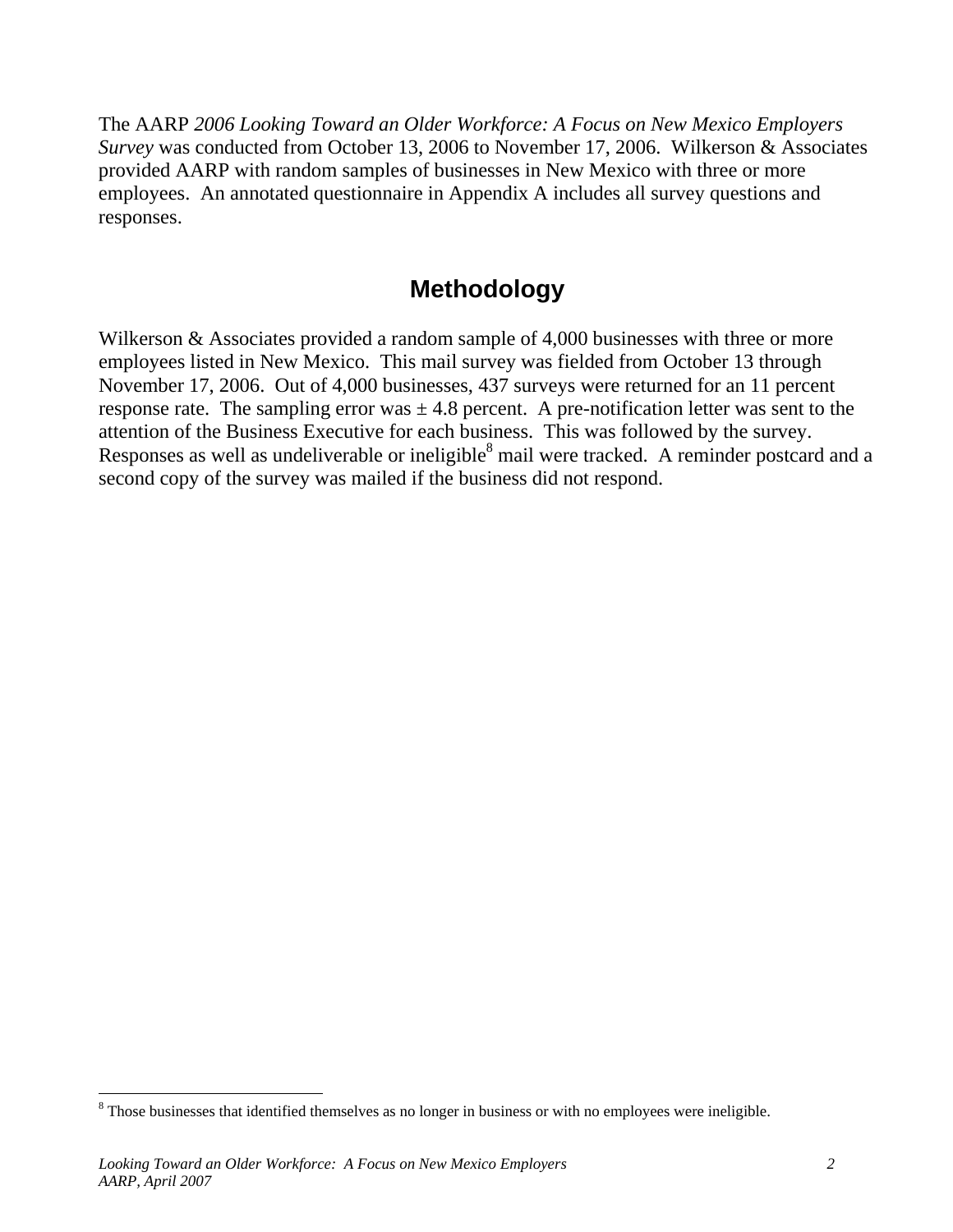### **Highlights**

- Seventy-five percent of businesses say it is extremely or very important to retain institutional knowledge that might be lost when employees retire or leave, but only 30 percent of businesses have a formal process that enables employees who retire or leave to share the knowledge they have obtained on the job.
- Over half of employers believe their business is likely to face a shortage of qualified workers within the next five years; however, only three in ten have taken steps to prepare for the possibility of Boomers retiring at the traditional age.
- Sixty-three percent of employers currently use at least one strategy to allow employees to work past traditional retirement age. The most common strategies are: providing training to upgrade skills, hiring retired employees as consultants or temporary employees, easing into retirement with reduced schedules, and offering part-time work without benefits.
- Forty-four percent of employers do not use any of the strategies to help older employees work past traditional retirement age. Nearly seven in ten of these employers say they plan to use at least one strategy within the next five years while 34 percent do not plan to use any of the strategies presented in the survey.
- New Mexico employers say that commitment to doing quality work is the top-rated quality of importance for all employees as well as the top-rated quality possessed by older workers.
- New Mexico employers say the top five advantages of employees 50-plus are experience, reliability, loyalty, good work ethic, and knowledge of the job. On the other hand, New Mexico employers say the top five disadvantages of employees 50 plus are unwillingness to change, health-related issues, lack of technology skills, difficulty learning new concepts, and less flexibility.
- Retaining and recruiting skilled employees are the most important issues for New Mexico businesses. However, addressing the needs of an aging workforce is very important to just four in ten New Mexico organizations.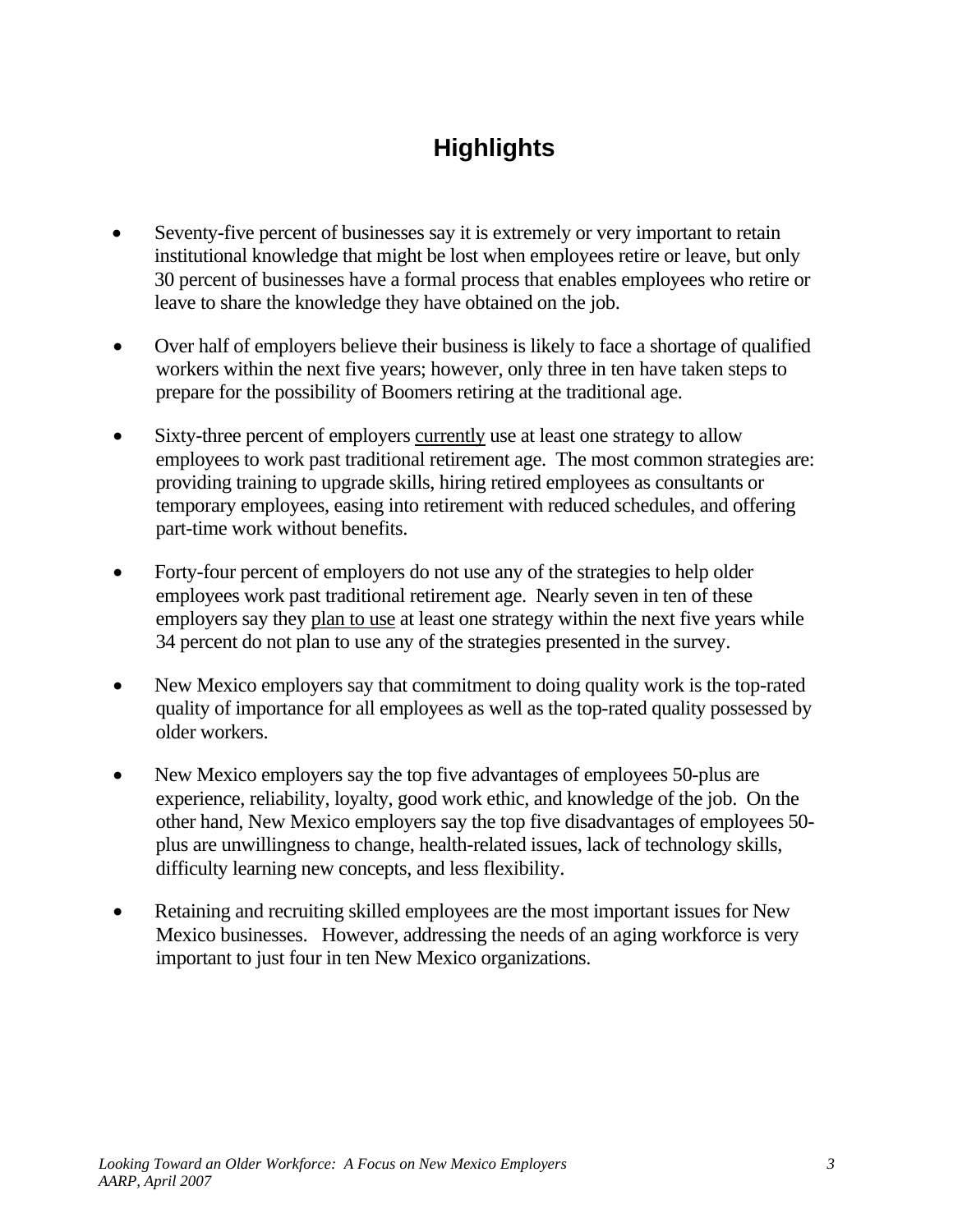### **Detailed Findings**

### **Perceptions of Older Employees**

Among the 17 employee qualities asked about in this survey, employees age 50 or older receive high ratings on several of the top five qualities employers in the survey deem most essential in employees of any age. The five employee qualities rated as most important by employers are: commitment to doing quality work, $\hat{9}$  ability to interact well with customers or the public, ability to get along with co-workers, loyalty and dedication to the company, and having someone you can count on in a crisis.

| Top Employee Qualities <sup>10</sup><br>$(N=437)$ |                                                          |             | Top Older Worker Qualities <sup>11</sup><br>$(N=437)$ |  |  |
|---------------------------------------------------|----------------------------------------------------------|-------------|-------------------------------------------------------|--|--|
| <b>Rank</b>                                       | Quality                                                  | <b>Rank</b> | Quality                                               |  |  |
| 1                                                 | Commitment to doing quality work                         |             | Commitment to doing quality work                      |  |  |
| $\mathcal{P}$                                     | Ability to get along with co-workers                     | 2           | Loyalty and dedication to the<br>company              |  |  |
| 3                                                 | Loyalty and dedication to the<br>company                 | 3           | Experience in the job or industry                     |  |  |
| 4                                                 | Having someone you can count on<br>in a crisis           | 4           | Someone you can count on in a<br>crisis               |  |  |
| 5                                                 | Ability to interact well with customers<br>or the public | 5           | Ability to work well on teams                         |  |  |

Given a scale of 1 to 5 with "1" being very poor and "5" being very good, New Mexico employers gave employees 50-plus an average rating of 4.0 or higher on 11 of the 17 qualities examined in the survey. Employees 50-plus received ratings of 3.0 or higher on the other six important qualities, suggesting that employers feel that 50-plus workers possess the qualities that they view as particularly important. Employers with 100 or more employees place a greater importance on six of the seven issues listed than employers with fewer employees.

 $\overline{a}$ 

 $9^9$  Due to an error in the survey this item was listed twice. In order to be conservative in reporting this data, only the responses to the second item occurrence (question 2h) are analyzed. Responses to the first item occurrence (question 2a) can be found in the annotated survey.

<sup>&</sup>lt;sup>10</sup> Based on the average response to a 5-point importance scale where 5 is extremely important and 1 is not at all important.<br><sup>11</sup> Based on the average response to a 5-point quality scale where 5 is very good and 1 is ve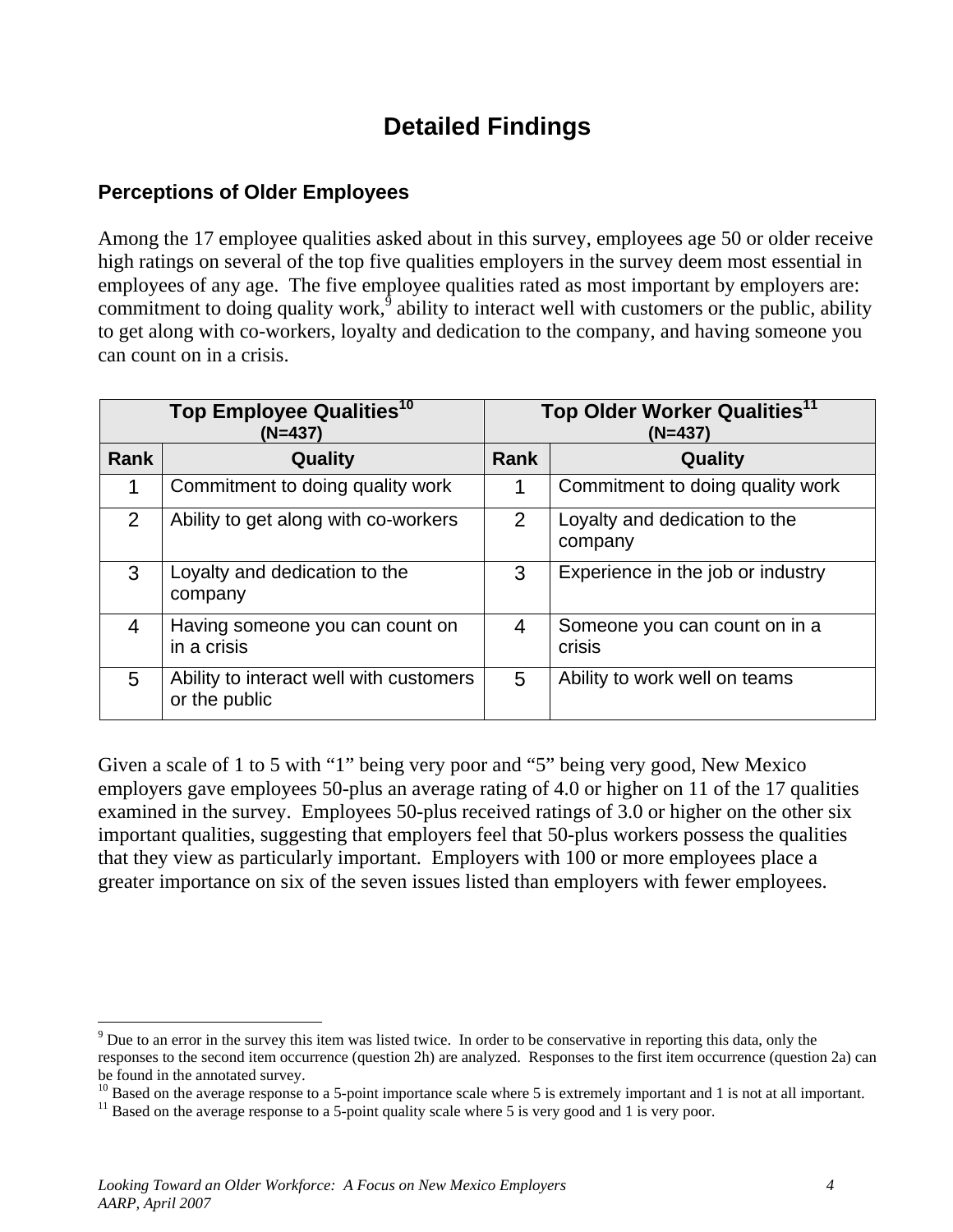The following chart illustrates how New Mexico employers rate the importance of all 17 employee qualities in addition to their evaluations of employees age 50-plus on each of these qualities.



### **Importance of Employee Qualities and Evaluation of 50+ Employees (N=437)**

**Evaluation of Employee Qualities as Extremely Important Evaluation of Qualities of 50+ Workers as Very Good**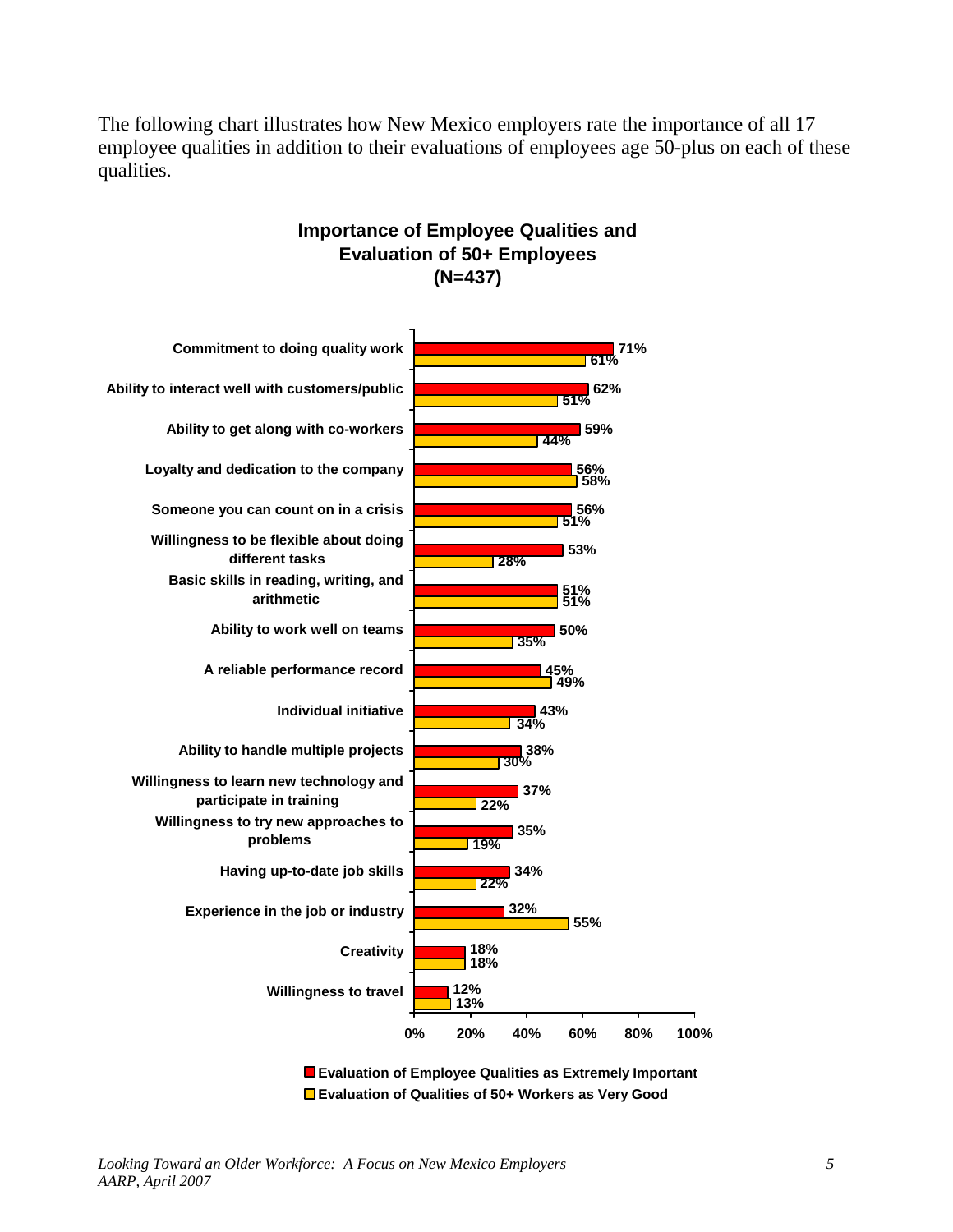### **Important Workforce Issues**

Given eleven organizational issues to rate in importance, employers consider retaining and recruiting skilled employees to be the most important issues facing their organizations today. Seven in ten (69%) employers say that retaining skilled employees is extremely important while another three in ten (29%) say it is very important. Recruiting skilled employees is viewed as the second most important issue, with over half (54%) of employers saying that it is extremely important. Training or retraining your current workforce was rated as the third most important organizational issue with nearly four in ten (37%) employers rating it as extremely important.



### **Ratings of Important Issues to Organizations (N=437)**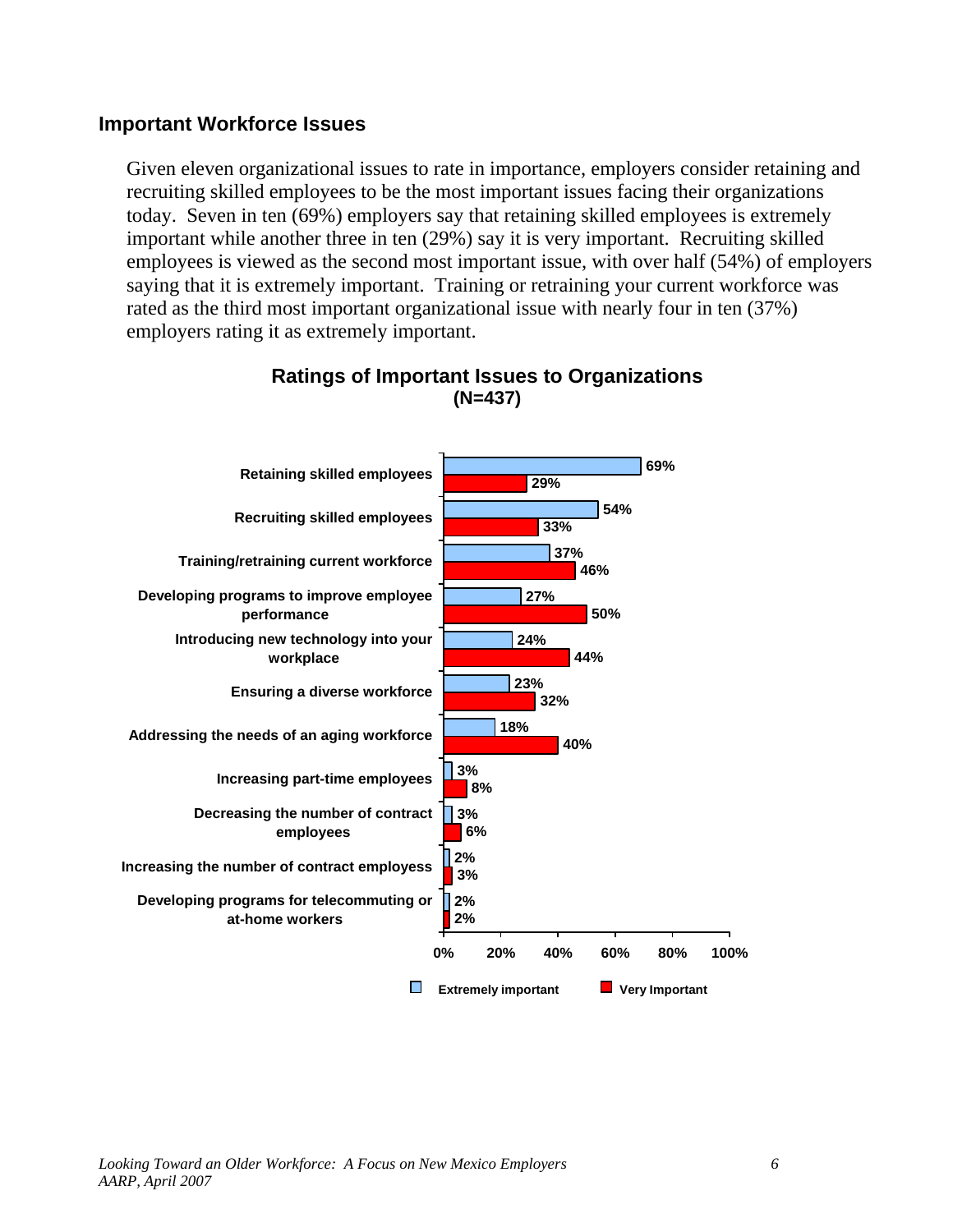### **Advantages and Disadvantages of Workers Age 50-plus**

When asked what they consider to be some of the advantages of employees age 50-plus relative to all other employees, one in four (26%) New Mexico employers report that being experienced or seasoned is the greatest advantage for 50-plus workers. Another one in four (24%) employers says that the reliability and dependability of 50-plus workers is an advantage. Rounding out the top five advantages of employees 50-plus are loyalty and dedication, good work ethic, and knowledge and experience of the product, industry, or job.

One in five New Mexico employers says that the greatest disadvantage of 50-plus workers is that they are set in their ways and unwilling to change and learn new things, such as technology. The second highest reported disadvantage of 50-plus workers, according to one in ten (9%) employers, is that they have illnesses and health-related issues. While numerous disadvantages were reported, 13 out of 14 were reported by fewer than 10 percent of employers.

|               | <b>Top Five Advantages of</b><br><b>Employees 50-plus</b><br>$(N=437)$ | <b>Top Five Disadvantages of</b><br><b>Employees 50-plus</b><br>$(N=437)$ |                                                                |  |
|---------------|------------------------------------------------------------------------|---------------------------------------------------------------------------|----------------------------------------------------------------|--|
| <b>Rank</b>   | Advantage                                                              | <b>Rank</b>                                                               | <b>Disadvantage</b>                                            |  |
|               | Experienced/seasoned                                                   | 1                                                                         | Set in ways/unwilling to change/learn<br>new things/technology |  |
| $\mathcal{P}$ | Reliability/dependability                                              | 2                                                                         | Illnesses/health-related issues                                |  |
| 3             | Loyalty/dedication                                                     | 3                                                                         | Lack technology skills                                         |  |
| 4             | Good work ethic                                                        | 4                                                                         | Difficulty learning new<br>concepts/technology                 |  |
| 5             | Knowledge/experience of<br>product/industry/job                        | 5                                                                         | Less flexible                                                  |  |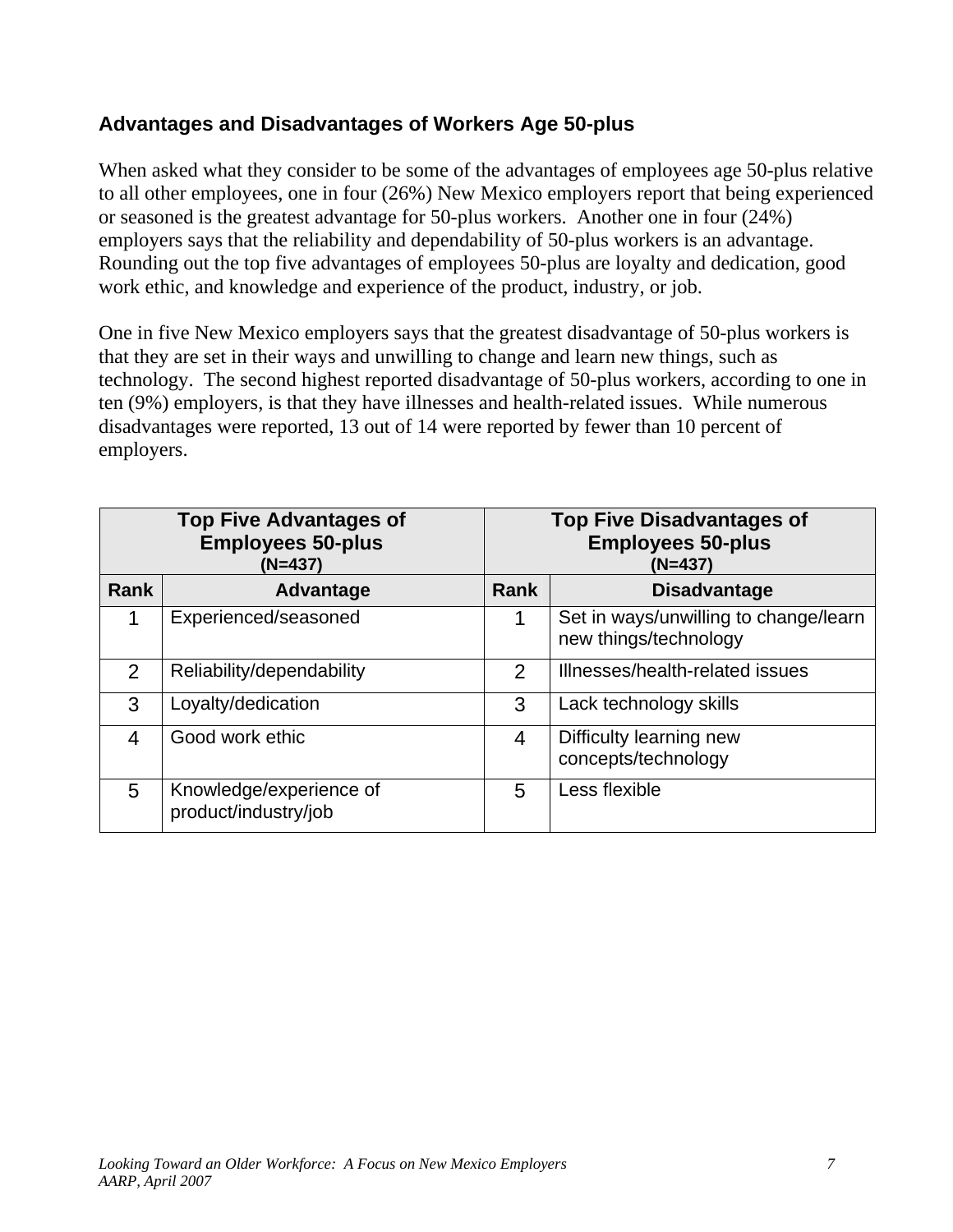### **Likelihood of a Shortage of Qualified Workers**

Baby Boomers, or those born between 1946 and 1964, are approaching traditional retirement age. Their retirement may create a shortage of employees since the generation following them is much smaller.<sup>12</sup> Three-fourths (78%) of New Mexico employers believe that their business is at least somewhat likely to face a shortage of qualified workers within the next five years.



Mid-size employers are more likely than smaller employers to anticipate a shortage of qualified workers within the next five years. Companies with 100 or more employees are more likely than companies with less than 20 employees to report their company is very likely to face a shortage of qualified workers (39% vs. 25%).

1

<sup>12</sup> Nelson, B. and Cummins, R. (2004). *When the Boom Drops: A Survey of Virginia Businesses on Older Workers*. Washington, DC: AARP.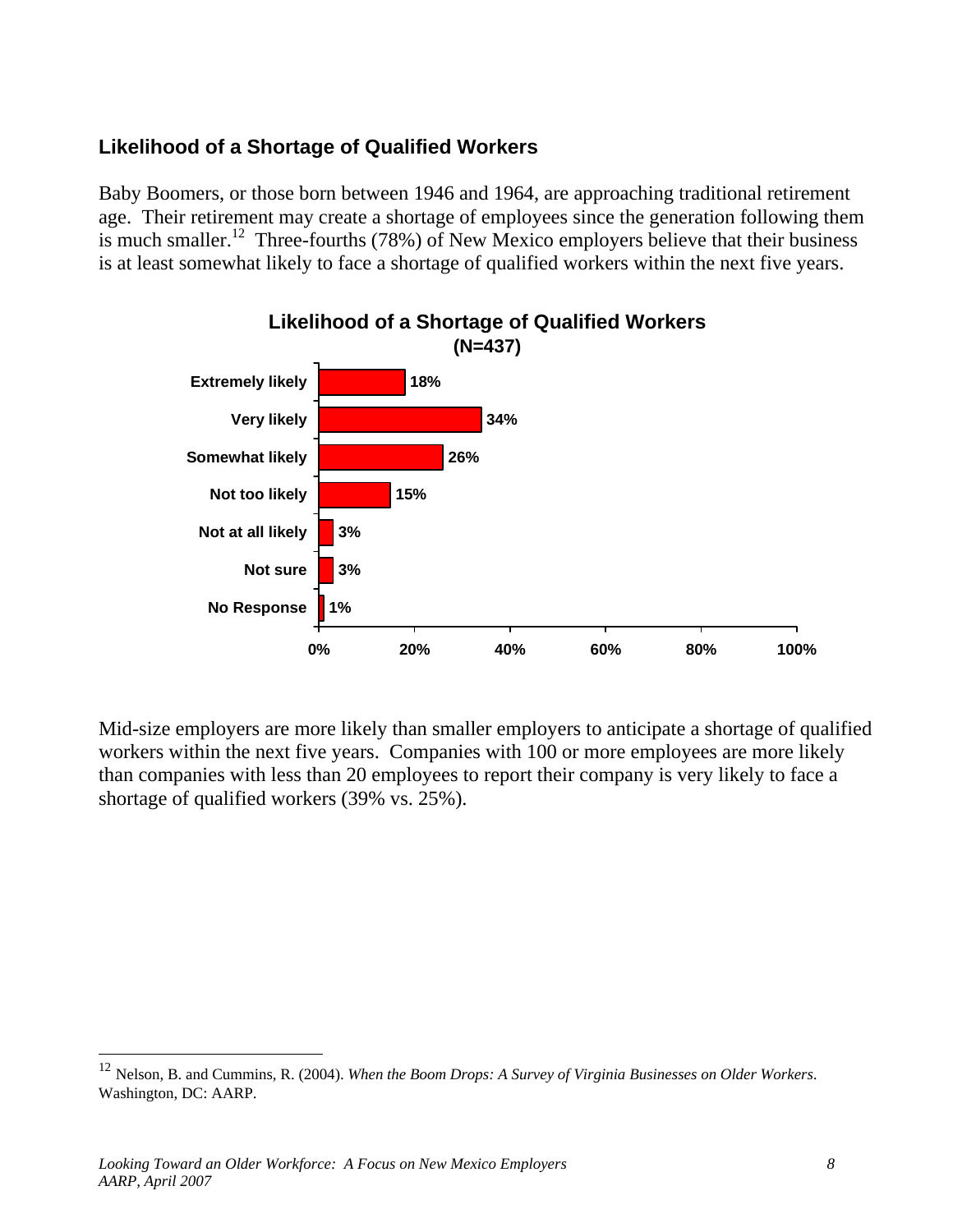### **Availability of Qualified Workers**

About half of all employers say that it is harder today than it was five years ago to find qualified applicants for management, supervisory, and even non-management, non-supervisory positions. Over a third (35%) says that it is harder to find current employees for promotions. Five percent or fewer respondents indicate that it is easier to find qualified applicants today compared to five years ago.



\*Blanks represent less than five percent of respondents

Employers who are facing a likely worker shortage are more likely than those not facing a shortage to say that it is harder to find qualified applicants for all types of positions compared to five years ago.

| <b>Organizations Finding it Harder to Find Qualified Applicants</b><br>by Likelihood of Worker Shortage |     |     |  |  |  |  |  |
|---------------------------------------------------------------------------------------------------------|-----|-----|--|--|--|--|--|
| <b>Likely Shortage</b><br><b>Unlikely Shortage</b><br><b>Harder to Find</b><br>$(n=226)$<br>$(n=193)$   |     |     |  |  |  |  |  |
| <b>Management</b> positions                                                                             | 68% | 37% |  |  |  |  |  |
| Supervisory positions                                                                                   | 72% | 40% |  |  |  |  |  |
| Non-management/non-supervisory positions                                                                | 62% | 35% |  |  |  |  |  |
| Current employees qualified for promotions                                                              | 44% | 26% |  |  |  |  |  |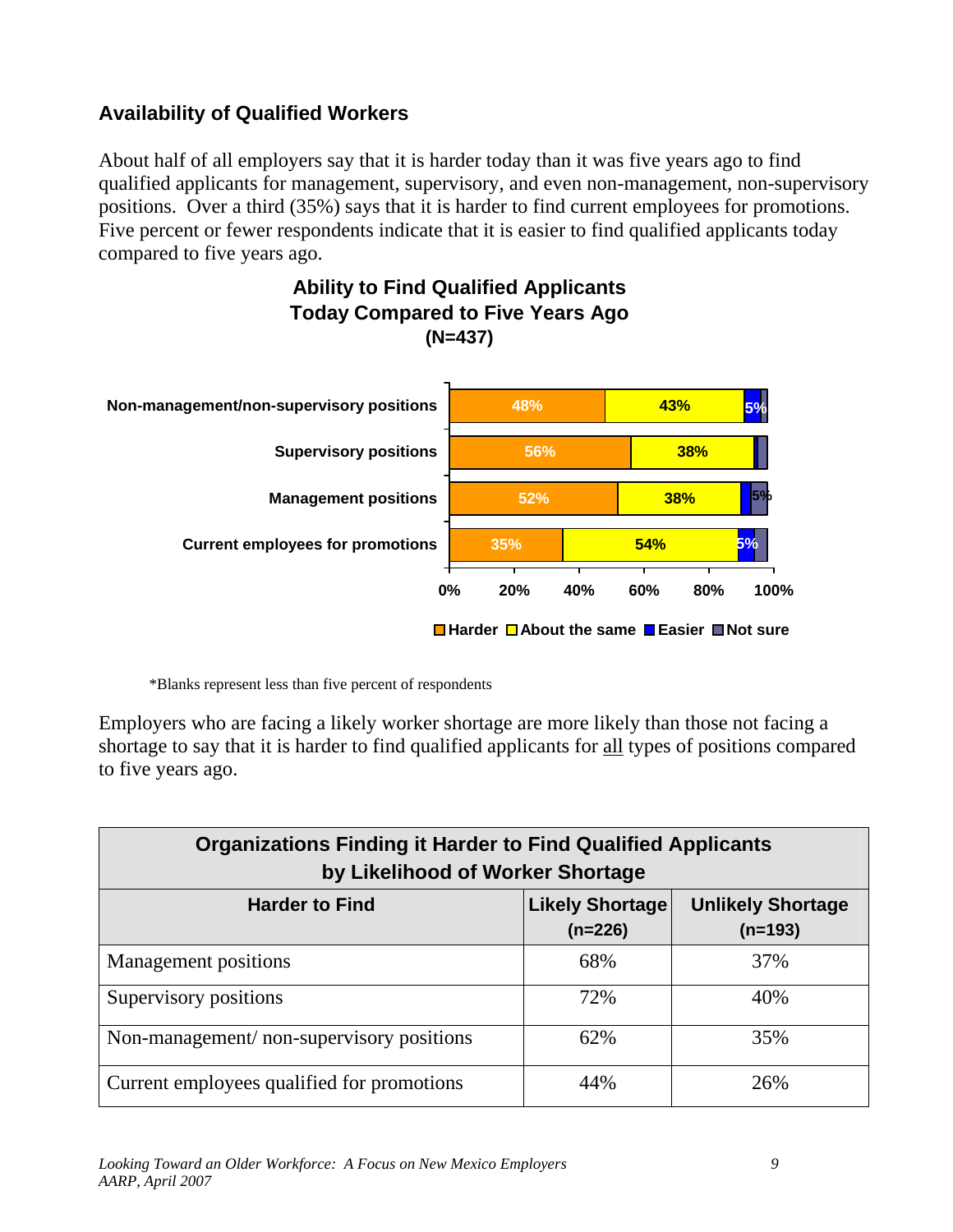### **Preparing for Boomer Retirement**

While the likelihood of a worker shortage may be detrimental to many businesses, only a quarter (24%) of New Mexico employers say they have taken steps to prepare for the possibility of a worker shortage due to Boomers retiring at the traditional retirement age. Fiftyseven percent of businesses have not taken any steps to prepare for this shift. Surprisingly, nearly one in five (17%) respondents is not sure if their organization is taking steps to prepare for boomer retirement.



### **Organizations Taking Steps to Prepare for Boomer Retirement (N=437)**

Larger organizations, those that say it is important to ensure a diverse workforce, and those that have sought information on issues for employees 50 or older are more likely to have taken steps to prepare for Boomer retirement.

- Thirty-two percent of organizations with 100 or more workers say they have taken steps to prepare for this possibility compared to 18 percent of organizations with 20-99 employees.
- Twenty-nine percent of organizations that say it is important to ensure a diverse workforce have taken steps to prepare for the possibility of boomer retirement compared to 17 percent of organizations that say it is not important to ensure a diverse workforce.
- Twenty-seven percent of employers who have sought information on issues for employees 50 or older say they have taken steps to prepare for a worker shortage compared to 19 percent of employers which have not sought information.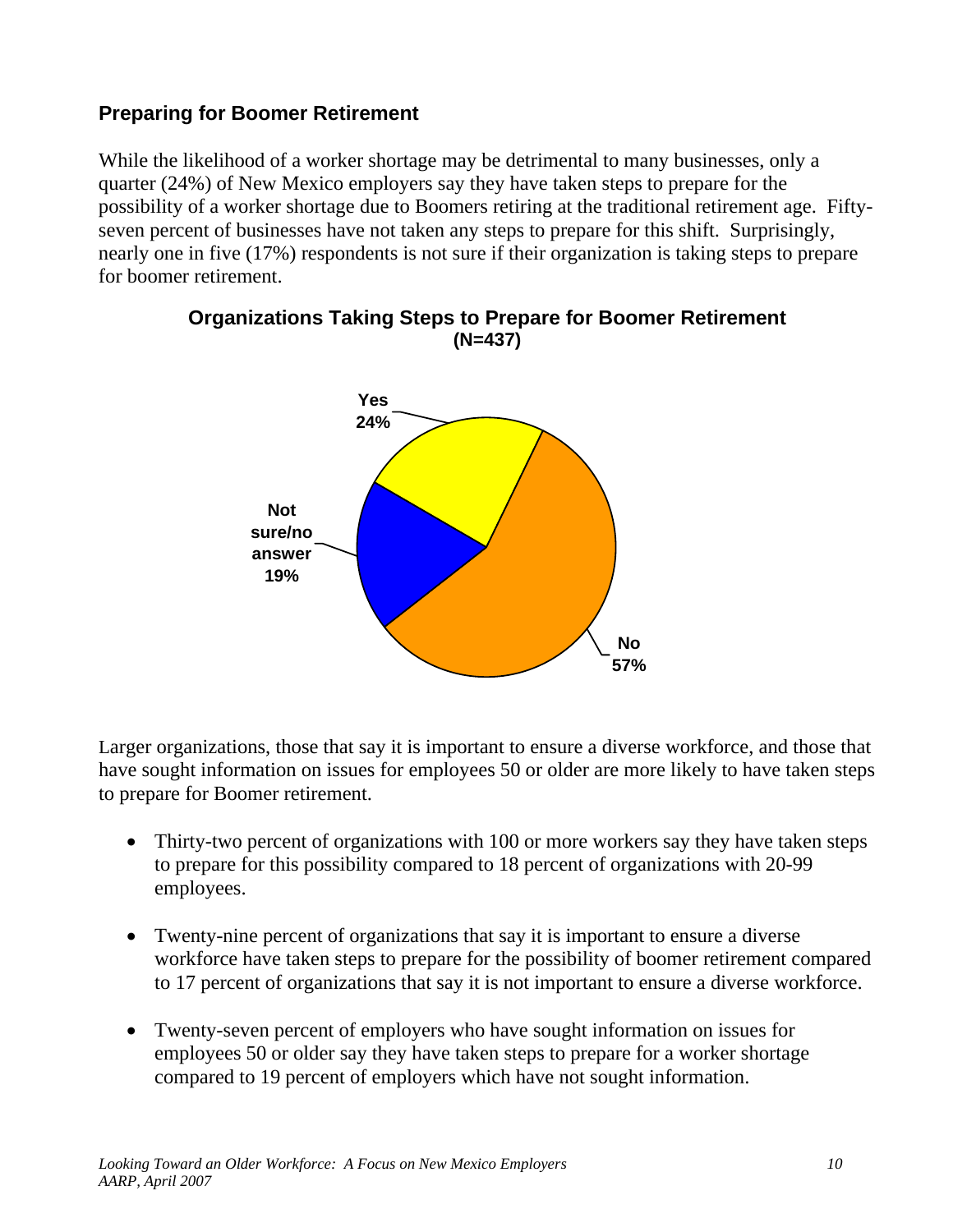• Employers who say it is likely they will experience a shortage of qualified workers in the next five years are more likely to be taking steps to prepare for a potential shortage due to Boomer retirement than employers who say it is unlikely they will experience a worker shortage (29% vs. 19%).<sup>13</sup> Employers with half or more full-time workers age 50-plus are no more likely to be taking steps to prepare for a potential worker shortage than employers with less than half of employees age 50-plus.

Nine out of ten New Mexico businesses have taken at least one step to prepare for the possibility of Boomers retiring. Over half have implemented strategies such as improving technology, increasing training opportunities, and hiring younger employees. About a third of New Mexico businesses has changed recruitment efforts, hired older employees, rehired retired employees, or offered alternative work arrangements. Less than one in ten offers phased retirement (9%) to delay retirement in preparation for Boomer retirement.

1

<sup>&</sup>lt;sup>13</sup> Depending on the number of organizations responding to the question, the percentage point differences required to reach significance may vary.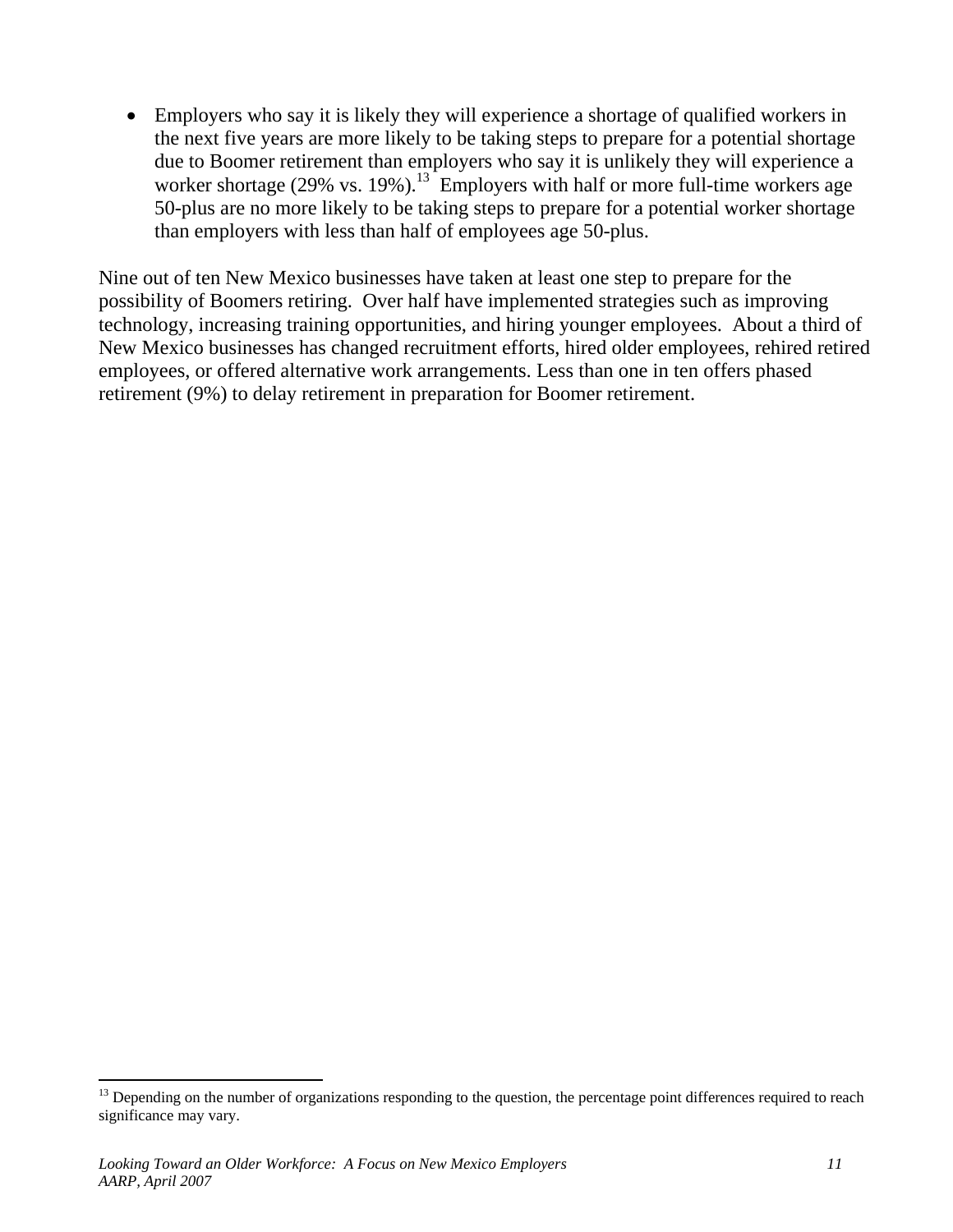

The percentage of older workers a business employs does not necessarily predict their use of strategies to prepare for a worker shortage. Businesses that say it is extremely or very likely they will experience a worker shortage are no more likely to change recruitment efforts as a strategy to prepare for a potential worker shortage than businesses who say it is unlikely they will experience a worker shortage.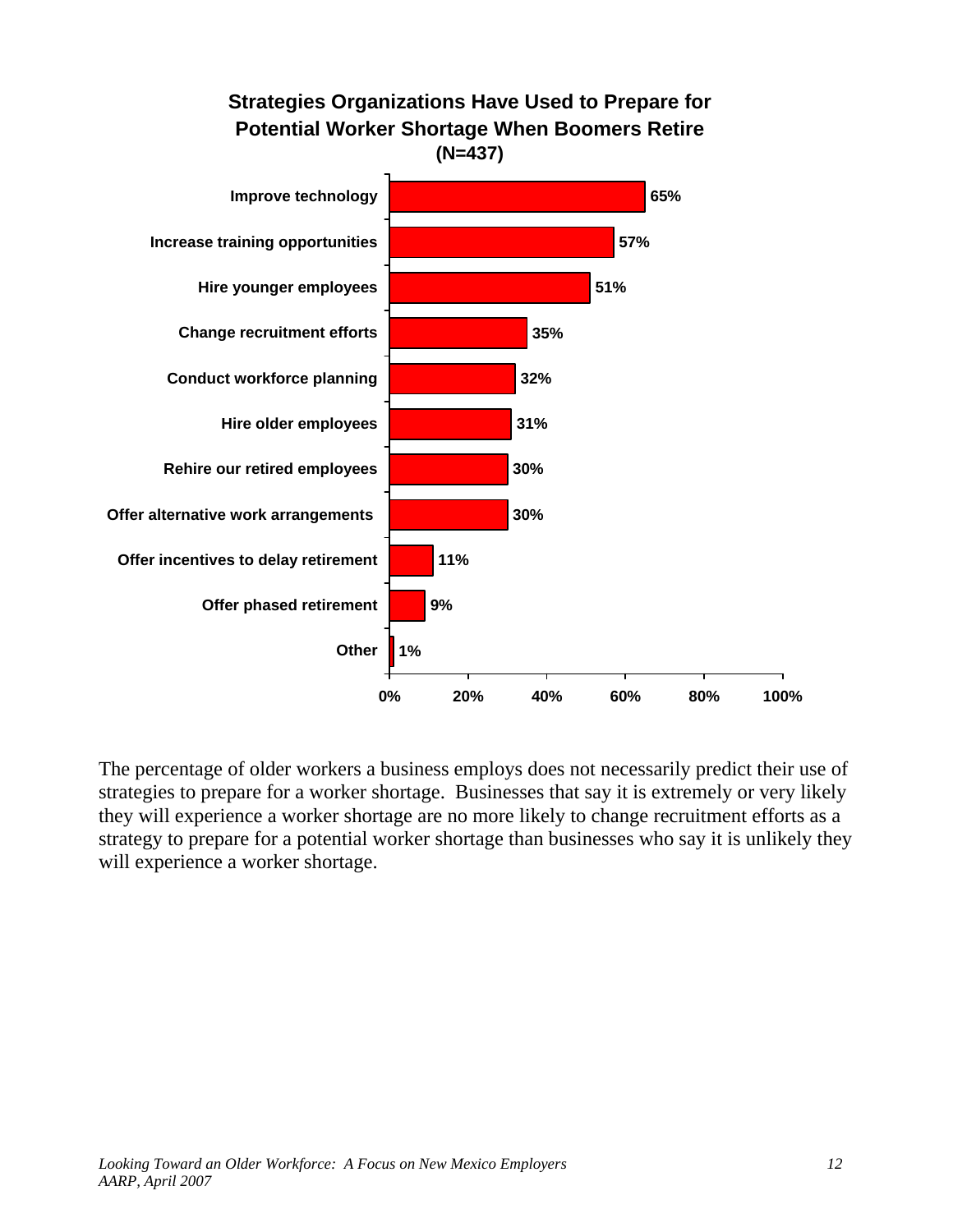### **Institutional Knowledge**

While three-fourths of employers (75%) say that it is extremely or very important to retain the institutional knowledge that might be lost when employees retire, only 30 percent of businesses actually have a formal process that enables employees who retire or otherwise leave to share the knowledge they have obtained on the job.



When asked, *"How much knowledge loss do you think occurs when employees retire or otherwise leave the organization?"* more than half (56%) of organizations say a major amount of knowledge is lost.

- Businesses that say it is likely they will experience a shortage of qualified workers in the next five years are more likely to acknowledge the loss of "seasoned" resources that occurs within the organization when knowledgeable people retire or leave a job than businesses who say they are not likely to face a shortage (66% vs. 43%). Surprisingly, the size of the organization does not relate to perceptions of organizational knowledge loss.
- Businesses that say there is a major amount of knowledge loss that occurs when an individual retires from their organization are no more likely than businesses that say there is only a minor amount of knowledge loss to have formal processes in place for retirees to share institutional knowledge.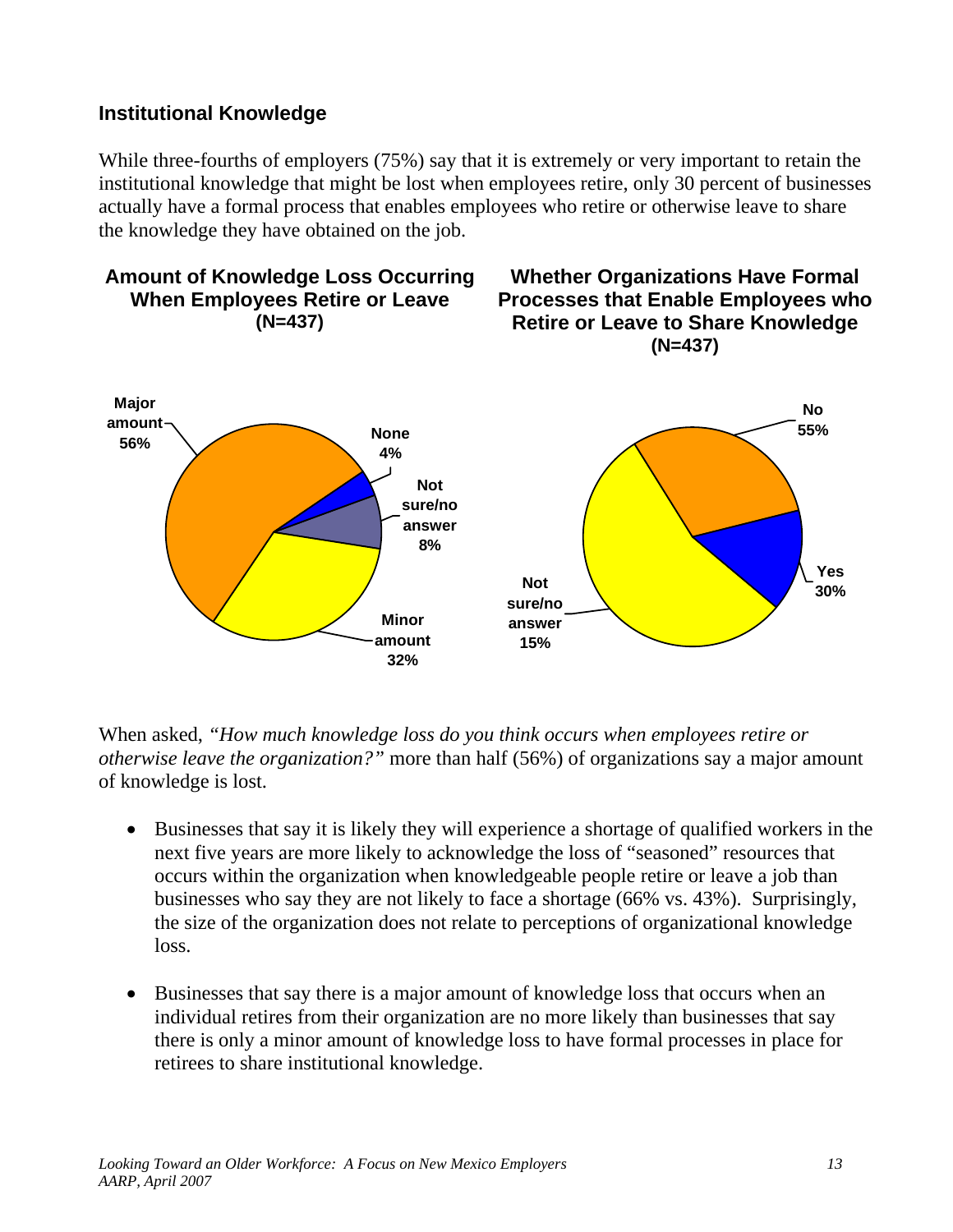### **Preparing for an Aging Workforce**

In less than a decade, the first wave of Baby Boomers will turn 65, the traditional retirement age.<sup>14</sup> While many Boomers plan to work beyond traditional retirement age, many employers have not yet implemented strategies to encourage their older workers to stay or to attract workers age 50-plus to begin work in their companies. When presented with a list of eight strategies that companies might use to allow older workers to continue to contribute in the workplace past traditional retirement age, 44 percent of employers say they currently do not utilize any of the older worker-targeted strategies.

The most common strategies used to accommodate employees who want to work past traditional retirement age are: providing training to upgrade skills, hiring retired employees as consultants or temporary employees, enabling employees to ease into retirement by reducing their work schedules, and providing part-time work arrangements without continuation of benefits. Many organizations have not adopted strategies that are beneficial to older workers such as shifting career tracks while still providing employment or providing part-time work with the continuation of benefits (refer to question 16 in the annotated survey).

#### **10% 11% 13% 14% 17% 19% 21% 35% 10% 38% 32% 30% 21% 19% 24% 17% 19% 13% 17% 11% 7% 7% 7% 6% 38% 35% 31% 39% 32% 14% 14% 25% 19% 14% 15% 16% 7% 0% 20% 40% 60% 80% 100% Part-time work with benefits Shifting from one career track to another Addressing age bias by offering programs Providing transfer opportunities Part-time work without benefits Easing into retirement with reduced schedules Hiring retired employees as consultants or temporary employees Training to upgrade skills of employees Currently and planning to use TNot currently but planning to use Not currently but would consider use Not currently and would not consider use** ■Not sure

**Strategies to Help Employees Work Past Traditional Retirement Age (N=437)** 

\*Blanks represent five percent or less of respondents

1

<sup>&</sup>lt;sup>14</sup> Brown, S.K. (2003). Staying Ahead of the Curve 2003: The AARP Working in Retirement Study. Washington, DC: AARP.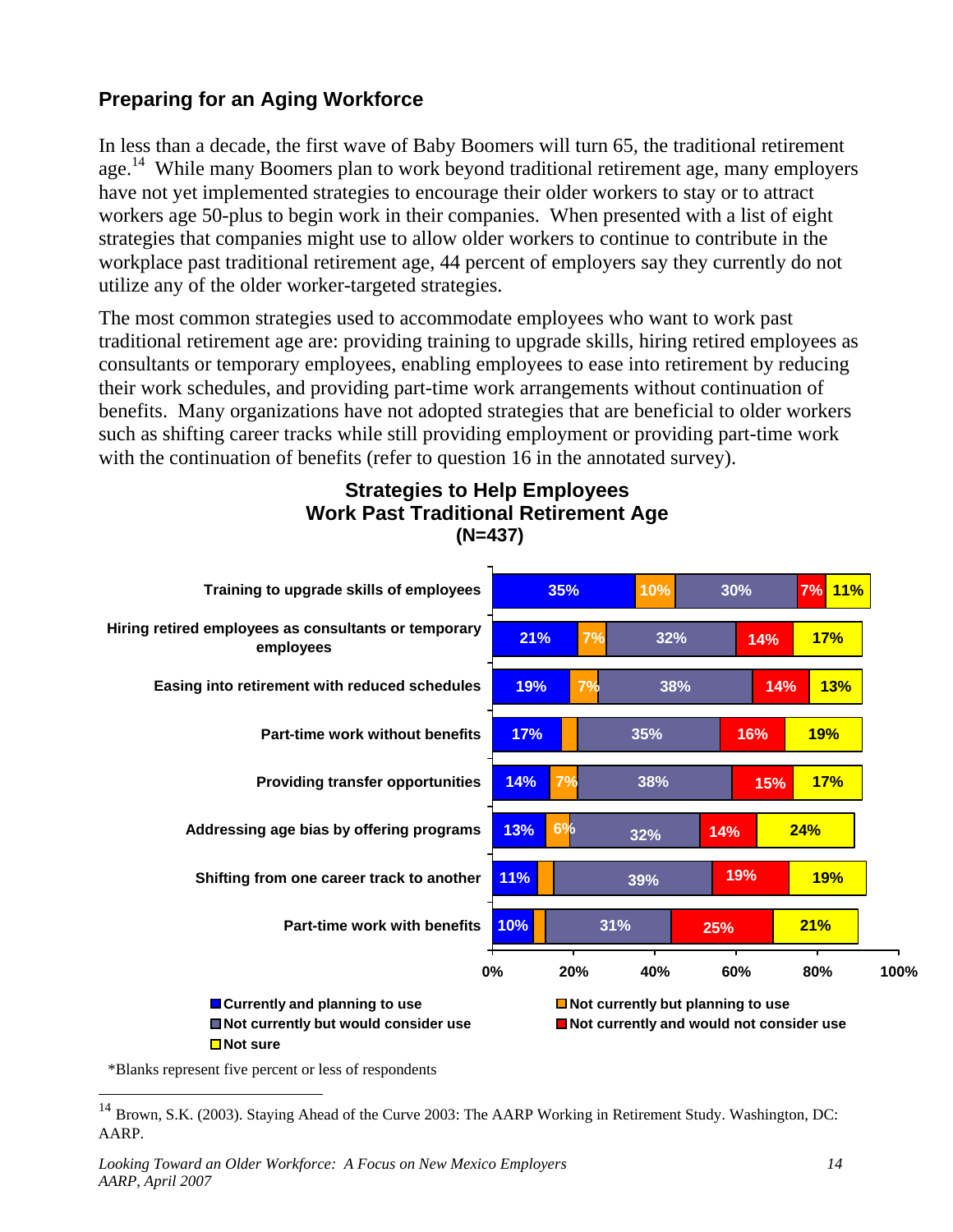When asked about future plans for accommodating employees who want to work past traditional retirement age, 46 percent of employers are planning to use up to three strategies over the next five years (20% one strategy; 15% two strategies; 12% three strategies). Only 20 percent plan to use four to eight of the strategies measured. Thirty-four percent are not planning to use any of the strategies in the next five years.

Mid-size and larger businesses are more likely than small businesses to use most of these strategies to accommodate employees who want to work past traditional retirement age.

| <b>Strategies Used to Help Employees Work Past</b><br><b>Traditional Retirement Age by Business Size</b>       |     |     |     |  |  |  |
|----------------------------------------------------------------------------------------------------------------|-----|-----|-----|--|--|--|
| $1 - 19$<br>20-99<br>100 or more<br>employees<br>employees<br>employees<br>$(n=194)$<br>$(n=135)$<br>$(n=72)$  |     |     |     |  |  |  |
| Enabling employees to ease into retirement<br>by reducing their work schedules                                 | 21% | 21% | 11% |  |  |  |
| Hiring retired employees as consultants or<br>temporary employees                                              | 28% | 20% | 10% |  |  |  |
| Providing opportunities for employees to<br>transfer to jobs with reduced pay and<br>responsibilities          | 24% | 11% | 7%  |  |  |  |
| Addressing age bias issues in the workplace<br>by offering programs such as mentoring or<br>diversity training | 19% | 12% | 8%  |  |  |  |
| Shifting employees from one career track to<br>another career track                                            | 16% | 12% | 3%  |  |  |  |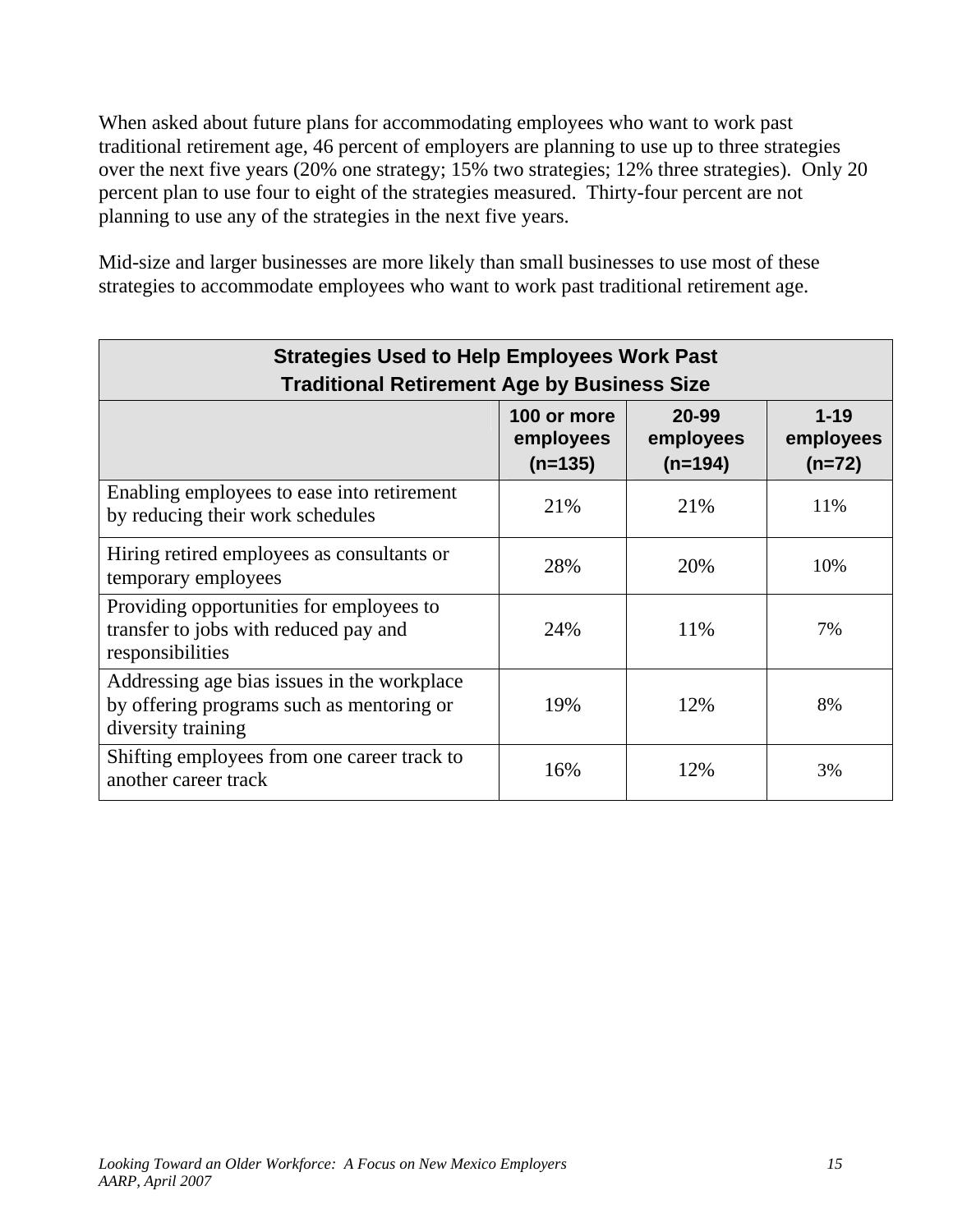### **Phased Retirement**

Phased retirement is a benefit provided by employers to allow employees to ease into retirement by reducing their work schedule and allowing payment of a pension. Twelve percent of employers offer phased retirement while 15 percent are unsure whether this benefit is offered. Very few New Mexico employers offer this benefit to their older workers (refer to question 15 in the annotated survey).

Among the 12 percent that say a phased retirement benefit is offered at their organization, a fifth of them indicate it is an informal policy or plan, and only two percent say that the organization has a formal plan in place. Interestingly, most could not say whether or not the benefit was a formal or informal plan at their company.



### **Nature of the Phased Retirement Plan Within the Organization (n=361 employers who offer phased retirement)**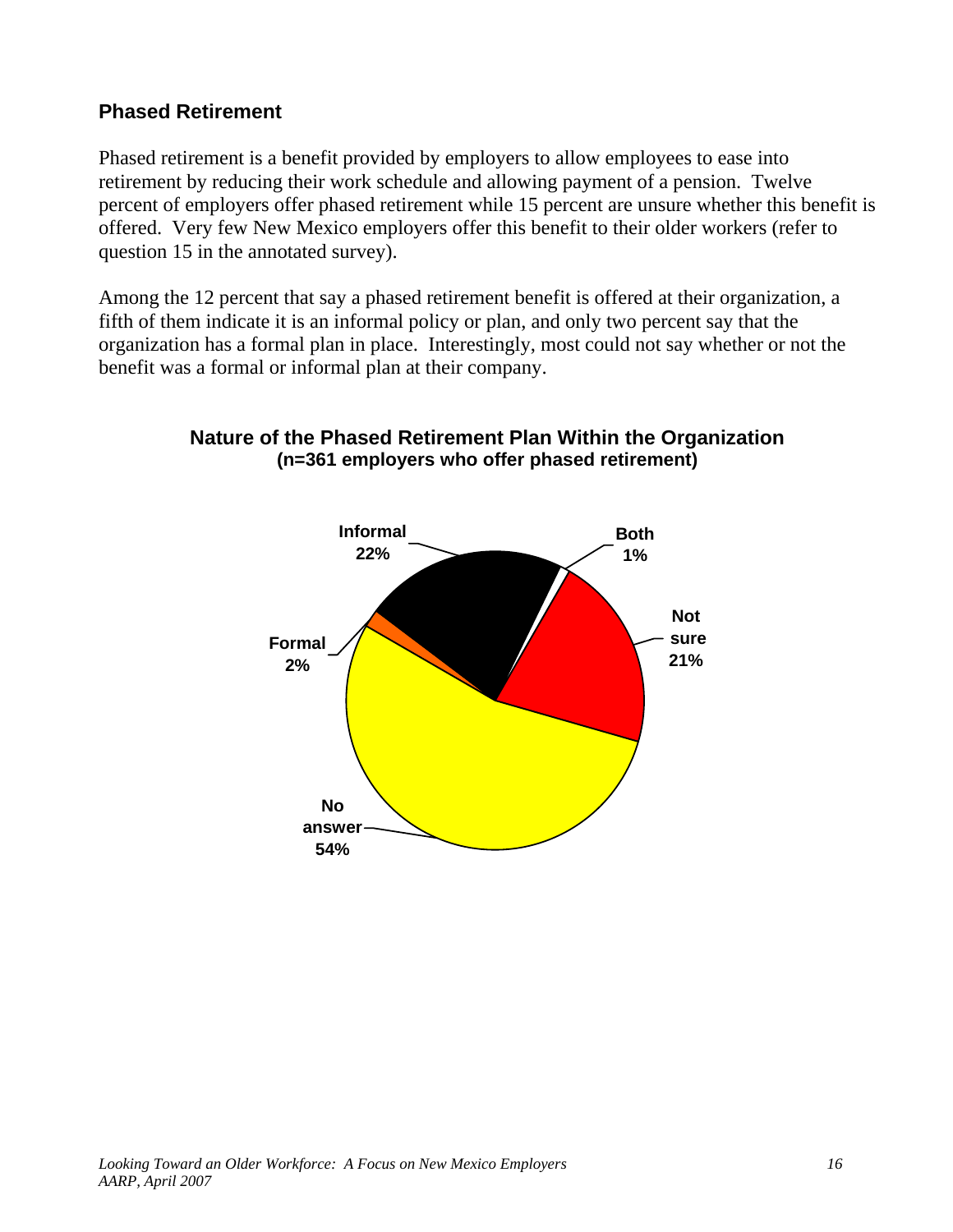Among the 70 percent of New Mexico employers who say their organization does not offer a phased retirement benefit, many give a variety of reasons for this. Specifically, about one in ten says that it is because there is no need or it has not been addressed yet. Three-fourths of New Mexico employers were not sure or had no answer as to whether this benefit is offered at their companies.

| <b>Reasons Phased Retirement is Not Offered</b><br>(n=307 employers who do not offer phased retirement) |     |  |  |  |  |
|---------------------------------------------------------------------------------------------------------|-----|--|--|--|--|
| No need/not needed in our industry                                                                      | 11% |  |  |  |  |
| Have not addressed yet/not been requested                                                               | 9%  |  |  |  |  |
| No workers within retirement age                                                                        | 6%  |  |  |  |  |
| Small company/not large enough to benefit                                                               | 5%  |  |  |  |  |
| No retirement plan                                                                                      | 5%  |  |  |  |  |
| Not enough employees retiring                                                                           | 4%  |  |  |  |  |
| State agency/retirement plan defined through state                                                      | 3%  |  |  |  |  |
| Only have full-time employees                                                                           | 3%  |  |  |  |  |
| Not enough funding/benefits packages too expensive                                                      | 3%  |  |  |  |  |
| Haven't fully looked at option                                                                          | 2%  |  |  |  |  |
| Not knowledgeable about program/never heard of it                                                       | 2%  |  |  |  |  |
| Other mentions                                                                                          | 6%  |  |  |  |  |
| No reason given                                                                                         | 41% |  |  |  |  |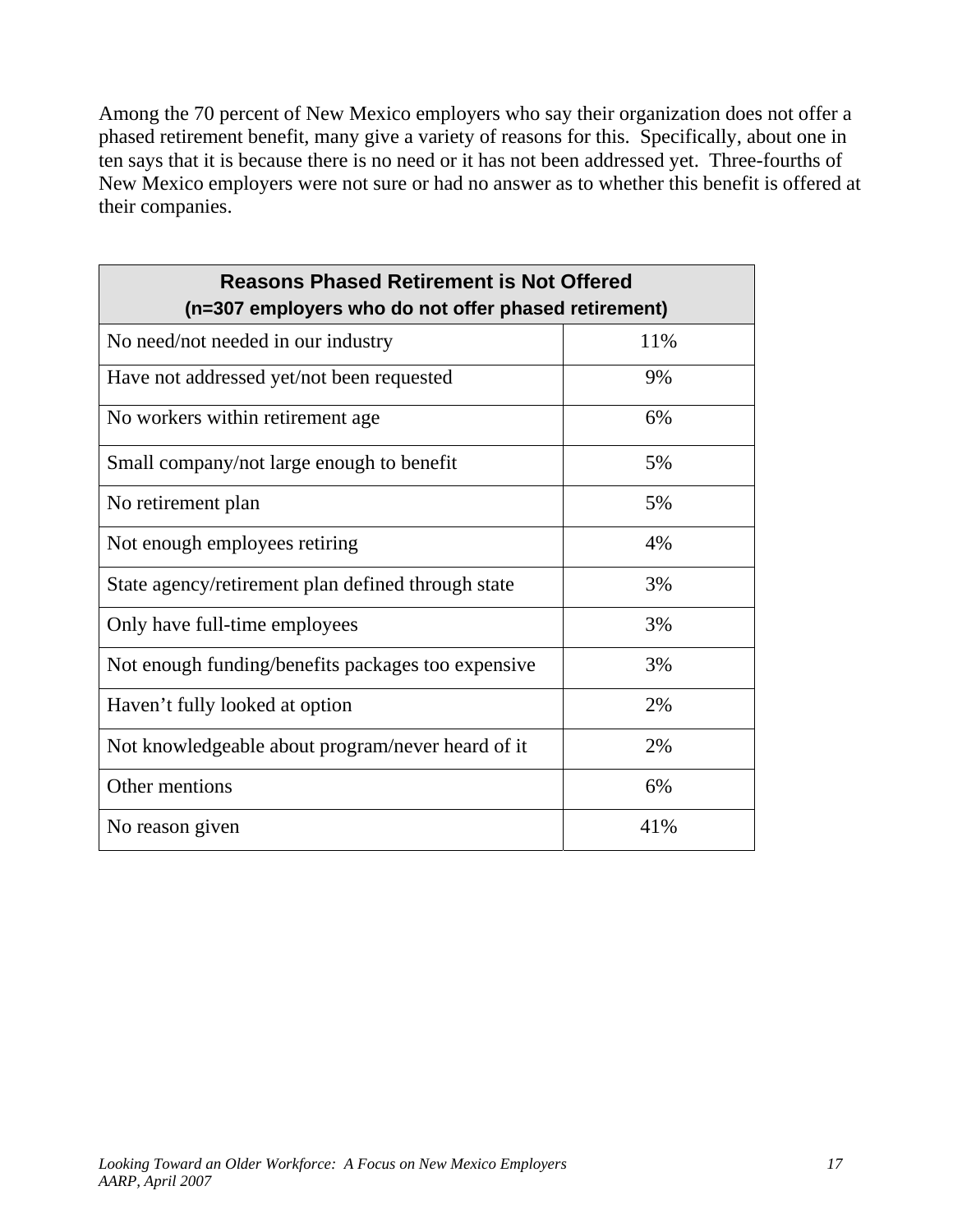### **Seeking Information on Older Worker Issues**

Although many New Mexico businesses are not taking action to address the needs of older workers, some are seeking information about issues related to older workers. Businesses are seeking information about the following issues: retirement planning, knowledge sharing, age discrimination, part-time work with benefits, retraining, and alternative career tracks. More than 40 percent of employers have sought information on older worker issues from multiple organizations. Most employers seek information on older worker issues from government agencies such as the U.S. Department of Labor and state employment agencies.

|     | <b>Information Sought by Organizations</b><br>on Older Worker Issues<br>$(N=437)$ |     | <b>Where Organizations Have Sought</b><br><b>Information on Older Worker Issues</b><br>$(N=437)$ |
|-----|-----------------------------------------------------------------------------------|-----|--------------------------------------------------------------------------------------------------|
| 46% | Retirement planning                                                               | 43% | U.S. Department of Labor                                                                         |
|     | 36% Knowledge sharing                                                             | 31% | State employment agencies                                                                        |
| 35% | Age discrimination                                                                | 31% | <b>Equal Employment Opportunity</b>                                                              |
| 27% | Part-time work with benefits                                                      |     | Commission (EEOC)                                                                                |
| 26% | Retraining                                                                        | 27% | Society for Human Resource<br>Management (SHRM)                                                  |
|     | 11% Alternative career tracks                                                     | 15% | Private employment agencies                                                                      |
|     |                                                                                   |     |                                                                                                  |
|     |                                                                                   | 14% | <b>Chamber of Commerce</b>                                                                       |
|     |                                                                                   | 14% | Management consulting firm                                                                       |
|     |                                                                                   | 8%  | AARP                                                                                             |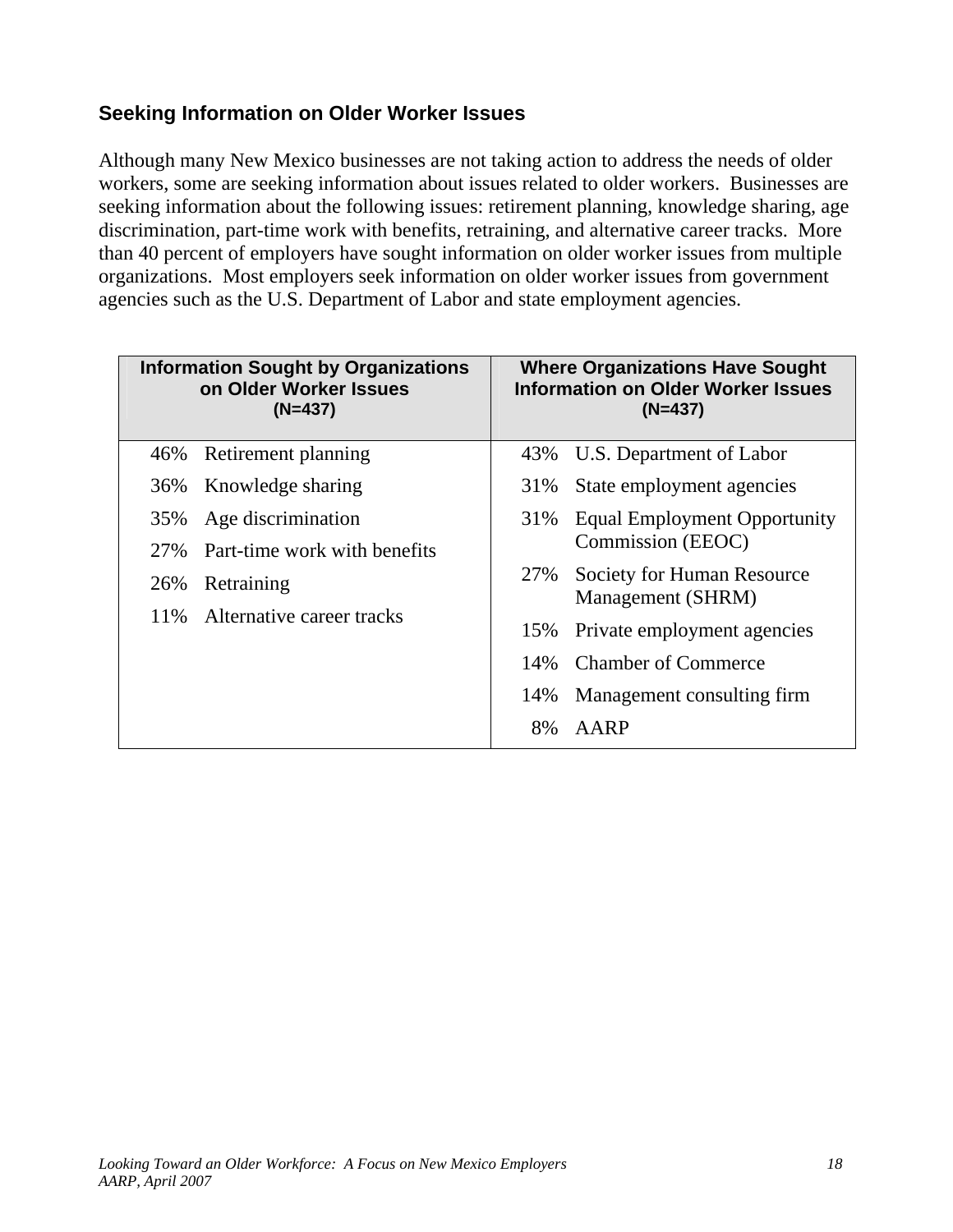Businesses that have taken steps to prepare for Baby Boomer retirement are more likely to have sought information on six of the seven older worker issues than businesses that have not taken these steps. Likewise, New Mexico business with 20 or more employees were more likely than businesses with 1-19 employees to have sought information on older worker issues.

| <b>Information Sought by Organizations on Older Worker Issues</b><br>by Businesses That Have or Have Not Prepared for Boomer Retirement |                                   |                                                 |  |  |  |
|-----------------------------------------------------------------------------------------------------------------------------------------|-----------------------------------|-------------------------------------------------|--|--|--|
|                                                                                                                                         | <b>Have Prepared</b><br>$(n=104)$ | <b>Have Not</b><br><b>Prepared</b><br>$(n=251)$ |  |  |  |
| Retirement planning                                                                                                                     | 55%                               | 43%                                             |  |  |  |
| <b>Knowledge Sharing</b>                                                                                                                | 48%                               | 32%                                             |  |  |  |
| Age discrimination                                                                                                                      | 44%                               | 33%                                             |  |  |  |
| Part-time work benefits*                                                                                                                | 32%                               | 25%                                             |  |  |  |
| Retraining                                                                                                                              | 39%                               | 21%                                             |  |  |  |
| Alternative career tracks                                                                                                               | 19%                               | 8%                                              |  |  |  |
| Phased retirement                                                                                                                       | 15%                               | 7%                                              |  |  |  |

\*This difference is non-significant.

| <b>Information Sought by Organizations on</b><br><b>Older Worker Issues by Business Size</b> |                                       |                                 |                                   |  |  |
|----------------------------------------------------------------------------------------------|---------------------------------------|---------------------------------|-----------------------------------|--|--|
|                                                                                              | 100 or more<br>employees<br>$(n=135)$ | 20-99<br>employees<br>$(n=194)$ | $1 - 19$<br>employees<br>$(n=72)$ |  |  |
| Retirement planning                                                                          | 58%                                   | 44%                             | 31%                               |  |  |
| Knowledge sharing                                                                            | 41%                                   | 36%                             | 26%                               |  |  |
| Age discrimination                                                                           | 49%                                   | 32%                             | 19%                               |  |  |
| Part-time work benefits                                                                      | 14%                                   | 25%                             | 34%                               |  |  |
| Retraining                                                                                   | 34%                                   | 25%                             | 14%                               |  |  |
| Alternative career tracks                                                                    | 16%                                   | 9%                              | 7%                                |  |  |
| Phased retirement*                                                                           | 10%                                   | 10%                             | 8%                                |  |  |

\*This difference is non-significant.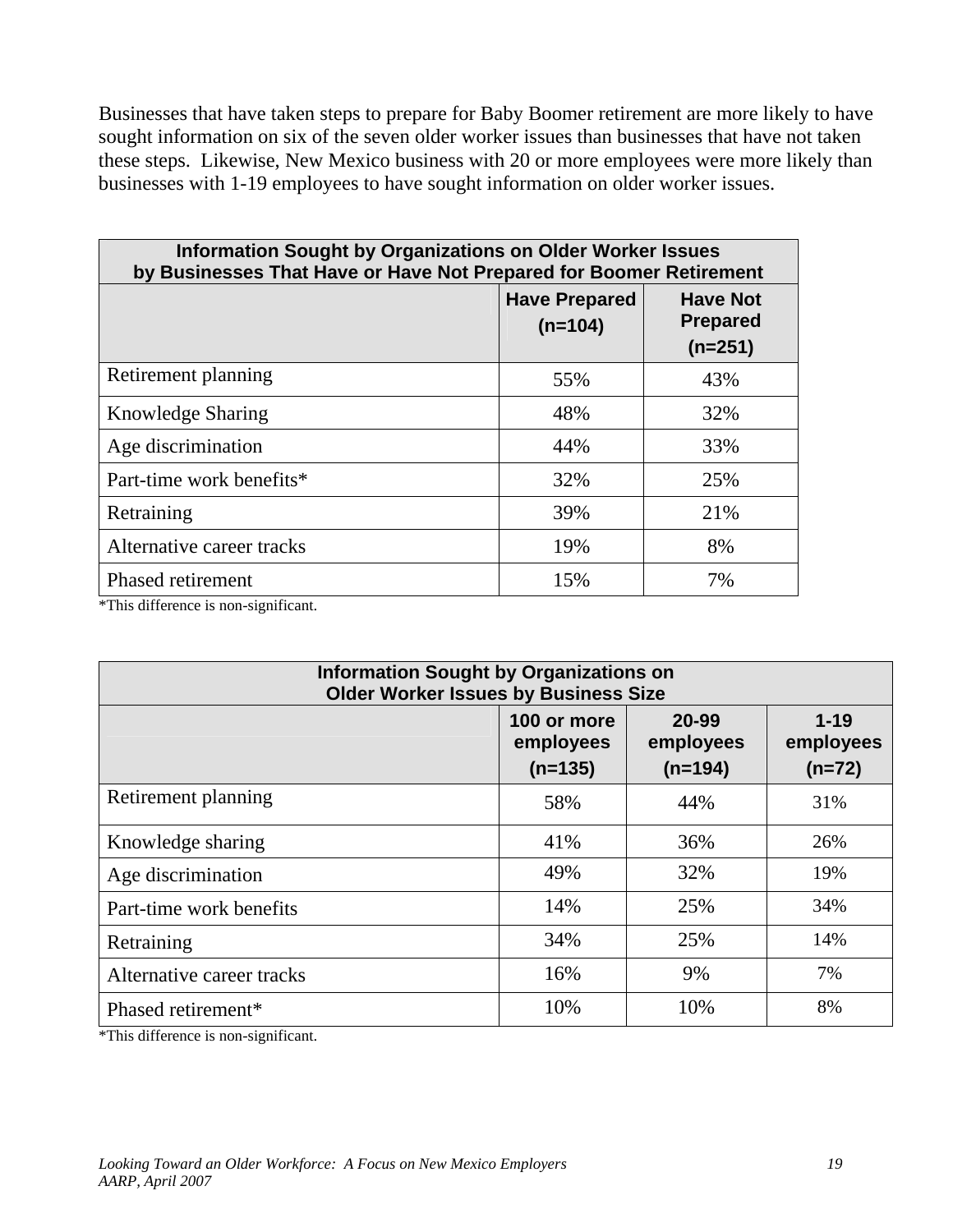### **Summary of Findings**

Many of the employee qualities deemed important by New Mexico employers are qualities possessed by employees 50-plus. There is great overlap and, therefore, great opportunity. Based on employers' desire for skilled and competent workers and their positive opinions of employees 50-plus, successful strategies to retain older workers should be considered and implemented. Currently, about six in ten of all employees in New Mexico are age 45 or older.<sup>15</sup> New Mexico employers cite experience, reliability, and loyalty as the top three advantages of employees 50-plus.

While 52 percent of all New Mexico employers surveyed believe their business is likely to face a shortage of qualified workers in the next five years, only 24 percent are taking steps to prepare for the impending retirement of the Baby Boom generation. Meanwhile fewer than one in ten businesses ready themselves for this shortage of qualified workers by using strategies, such as offering phased retirement or other incentives, to delay retirement. The most common strategies used to prepare for the potential worker shortage are improving technology and increasing training opportunities.

Moreover, many employers are not currently using or developing strategies to address the needs of older workers who continue working beyond traditional retirement age. Less than four in ten currently provide training to upgrade employee skills or allow for reduced work schedules. Most New Mexico businesses are not planning to use these strategies either. For the most part, larger businesses are more likely than smaller businesses to use strategies to address older worker issues. As the Baby Boomers age and choose to retire or stay in the workforce, businesses should identify and implement strategies that will allow them to retain as well as recruit skilled workers.

When workers retire or otherwise leave a job, they take the knowledge related to the job with them. Three-fourths of New Mexico employers say it is extremely or very important to retain institutional knowledge lost when an employee retires or leaves a job; however, only three in ten actually have a formal process that enables employees to share information obtained on the job.

Given the impending changes in demographic make-up of the workforce, it is urgent that employers identify and evaluate policies that can help them stay competitive as the Baby Boomers contemplate retirement. Strategies such as conducting workforce planning and implementing mentoring programs in order to capture formal and informal institutional knowledge can address issues such as the potential shortage of qualified workers in the next five years and the loss of institutional knowledge.

Various agencies and organizations can help businesses address older worker issues. Nearly half of New Mexico businesses already turn to public sources, that is, federal and state government as well as private sources to obtain information on older worker issues. In the next decade, many more businesses will need to think of the aging of their workforce as a very important issue.

1

<sup>15</sup> Choi-Allum, L. (2005). *State Profiles of Workers 45+*. Washington, DC: AARP.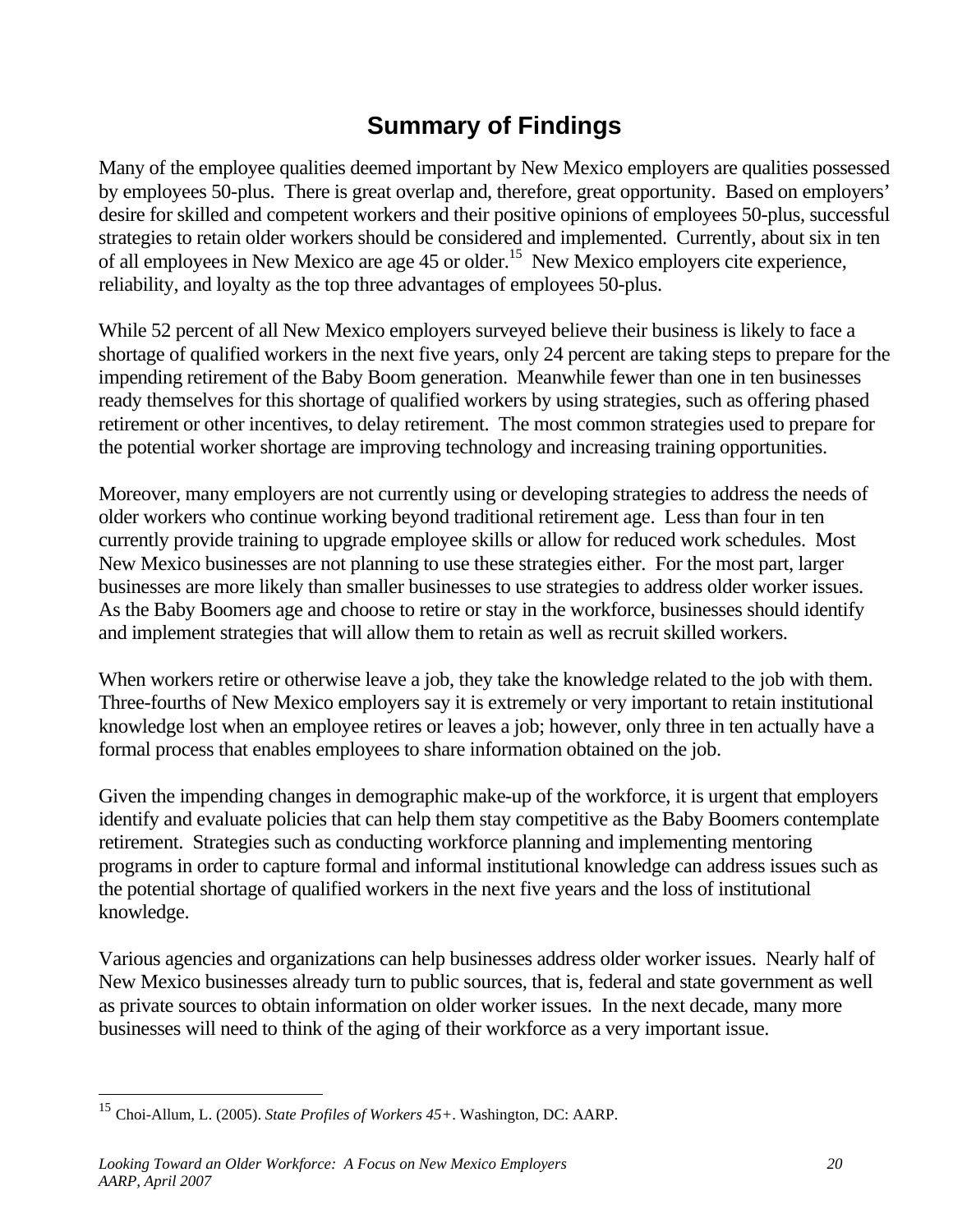### **Survey Demographics**

The target sample for this survey was businesses employing three or more people. The size of businesses reported in the survey range from 1 to 9,068 employees. According to the U.S. Small Business Administration, small businesses are those with less than 500 employees.<sup>16</sup> In New Mexico, of the firms with employees, 96.2 percent are small businesses. Consistent with these findings, the majority of businesses surveyed employ less than 500 people (86%).



Seventy-seven percent of the organizations in the survey are headquartered in the State of New Mexico (refer to question 19 in the annotated survey).

Most organizations do not offer a defined pension plan. The most common type of benefit offered is a 401k investment plan. Seven in ten offer a defined contribution plan (such as a 401k). Forty-five percent offer prescription drug coverage. About a quarter of organizations offers retired health benefits, defined benefit pensions, and long-term care insurance (refer to question 26 in the annotated survey).

1

<sup>&</sup>lt;sup>16</sup> U.S. Small Business Adminstration. (2005). Small Business Profile: New Mexico. Retrieived January 22, 2007 from http://www.sba.gov/advo/research/profiles/06n.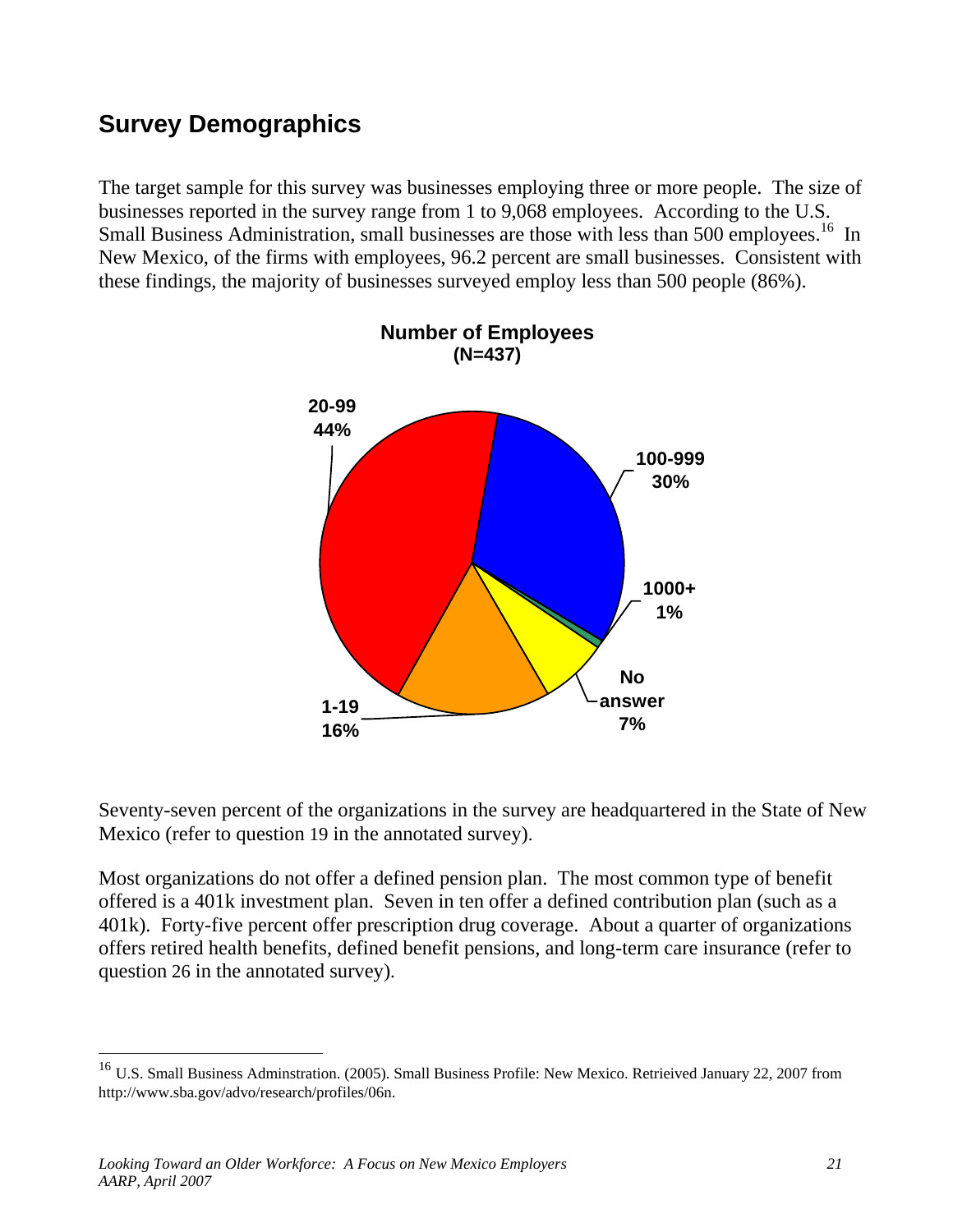**Appendix A Annotated Survey**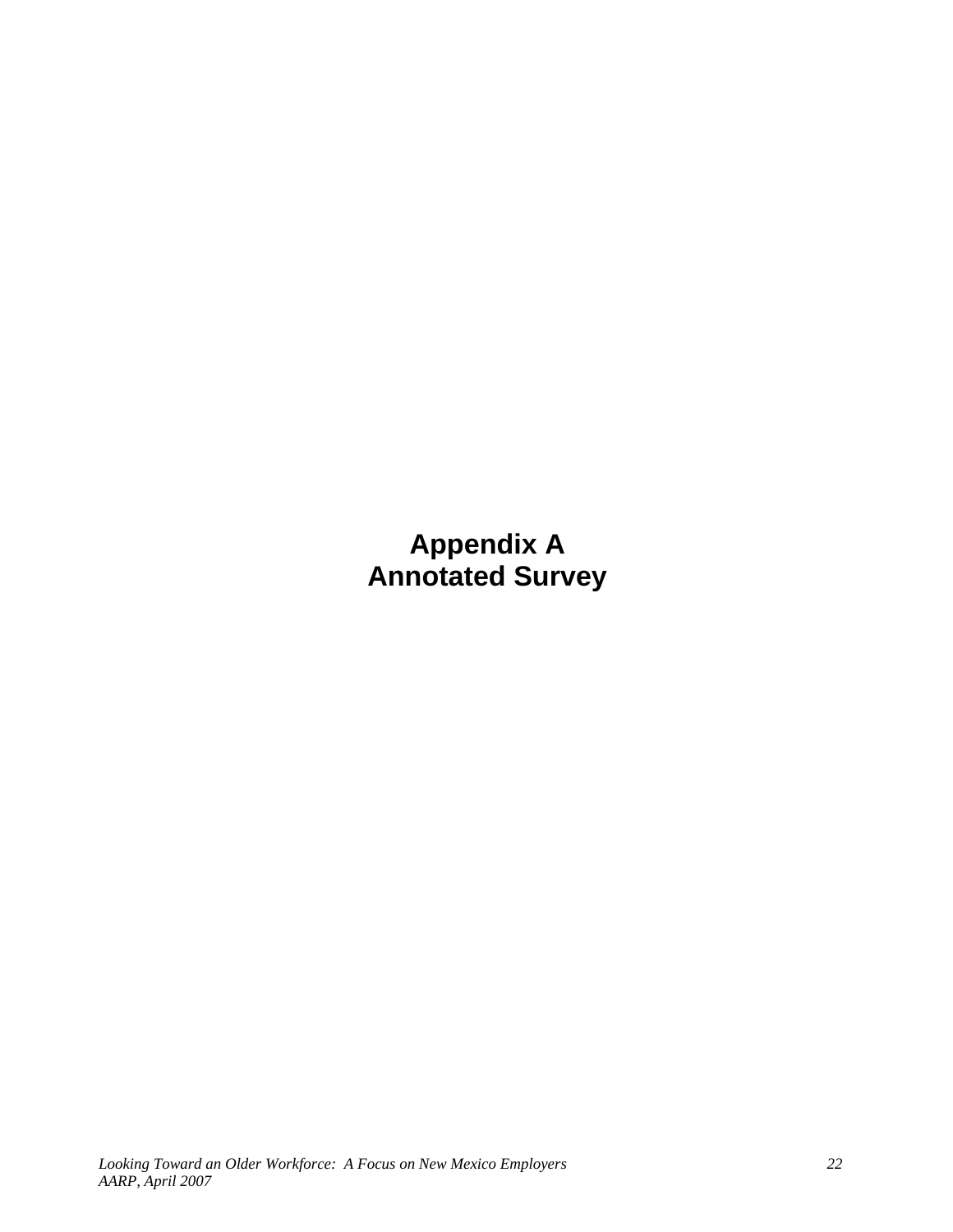## New Mexico Workforce Survey

### **Weighted N = 437; Sampling Error = 4.8%; Response Rate = 11% (Percentages may not total 100% due to rounding.)**

### **1. In your opinion, how important are the following issues to your organization?**

|               |                                                     | <b>Extremely</b><br>Important | <b>Very</b><br>Important | Somewhat<br>Important | <b>Not Very</b><br>Important | Not At All<br>Important | N <sub>0</sub><br><b>Answer</b><br>▼ |
|---------------|-----------------------------------------------------|-------------------------------|--------------------------|-----------------------|------------------------------|-------------------------|--------------------------------------|
|               |                                                     | $\frac{0}{0}$                 | $\frac{0}{0}$            | $\frac{0}{0}$         | $\frac{0}{0}$                | $\frac{0}{0}$           | $\frac{0}{0}$                        |
| a.            | Recruiting skilled employees                        | 54                            | 33                       | 11                    | $\mathbf{1}$                 | $\overline{0}$          | $\lt$ .5                             |
| b.            | Retaining skilled employees                         | 69                            | 29                       | $\overline{2}$        | $\mathbf{1}$                 | $\overline{0}$          | $\lt$ .5                             |
| $C_{\bullet}$ | Training/retraining your<br>current workforce       | 37                            | 46                       | 15                    | $\mathbf{1}$                 | $\mathbf{1}$            | $\mathbf{1}$                         |
| d.            | Introducing new technology<br>into your workplace   | 24                            | 44                       | 26                    | $\overline{4}$               | $\mathbf{1}$            | $\mathbf{1}$                         |
| e.            | Developing programs to<br>improve employee          | 27                            | 50                       | 18                    | 3                            | $\mathbf{1}$            | $\lt$ .5                             |
| f.            | Addressing the needs of an                          | 18                            | 40                       | 31                    | 8                            | 3                       | $\mathbf{1}$                         |
| g.            | Increasing the number of part-                      | $\overline{3}$                | 8                        | 24                    | 39                           | 25                      | 1                                    |
| h.            | Developing programs for<br>telecommuting or at-home | $\overline{2}$                | $\overline{2}$           | 15                    | 35                           | 46                      | $\mathbf{1}$                         |
| i.            | Increasing the number of                            | $\overline{2}$                | 3                        | 9                     | 34                           | 52                      | $\mathbf{1}$                         |
| j.            | Decreasing the number of                            | 3                             | 6                        | 10                    | 27                           | 50                      | 4                                    |
| k.            | Ensuring a diverse workforce                        | 23                            | 32                       | 27                    | 8                            | $\tau$                  | $\mathbf{1}$                         |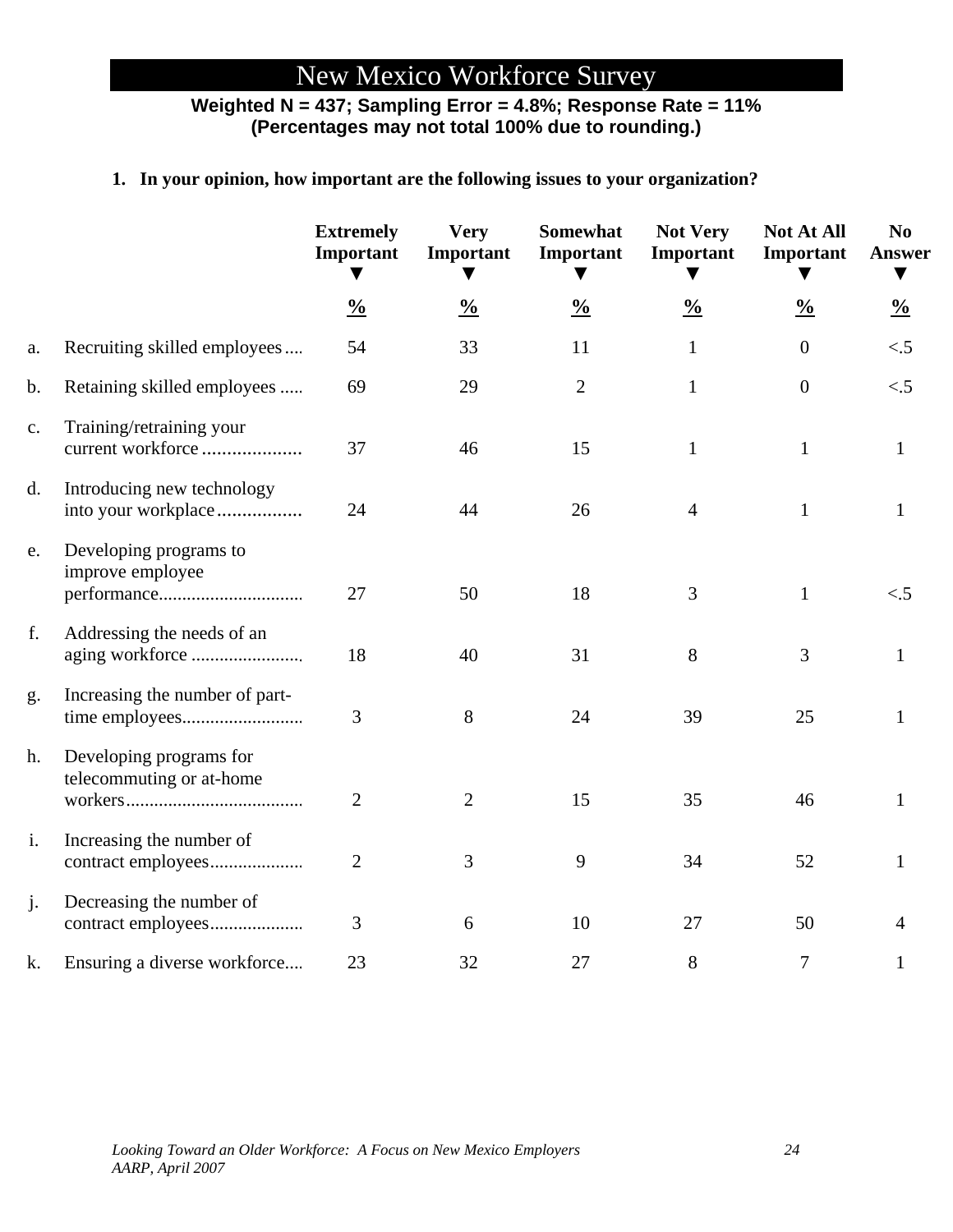**2. Thinking about the needs and culture of your organization, how important are each of the qualities listed below for all employees to have?** 

|                |                                                           | <b>Extremely</b><br>Important | <b>Very</b><br>Important | Somewhat<br>Important | <b>Not Very</b><br>Important | Not at all<br>Important | N <sub>0</sub><br><b>Answer</b>       |
|----------------|-----------------------------------------------------------|-------------------------------|--------------------------|-----------------------|------------------------------|-------------------------|---------------------------------------|
|                |                                                           | $\frac{0}{0}$                 | $\frac{0}{0}$            | $\frac{0}{0}$         | $\frac{0}{0}$                | $\frac{0}{0}$           | $\blacktriangledown$<br>$\frac{0}{0}$ |
| a.             | Commitment to doing quality                               | 79                            | 20                       | $\mathbf{1}$          | $\mathbf{0}$                 | $\mathbf{0}$            | $\lt$ .5                              |
| b.             | Ability to get along with co-                             | 59                            | 37                       | $\overline{4}$        | $\overline{0}$               | $\overline{0}$          | $\lt$ .5                              |
| c.             | Willingness to be flexible<br>about doing different tasks | 53                            | 39                       | 7                     | $\lt$ .5                     | $\lt$ .5                | $\lt$ .5                              |
| d.             | Loyalty and dedication to the                             | 56                            | 39                       | $\overline{4}$        | 1                            | $\mathbf{0}$            | $\lt$ .5                              |
| e.             | Someone you can count on in a                             | 56                            | 38                       | 5                     | $\lt$ .5                     | $\overline{0}$          | $\lt$ .5                              |
| f.             | Experience in the job or                                  | 32                            | 43                       | 22                    | 3                            | $\overline{0}$          | $\lt$ .5                              |
| g.             | Basic skills in reading, writing,                         | 51                            | 35                       | 12                    | 1                            | $\mathbf{0}$            |                                       |
| h.             | Commitment to doing quality                               | 71                            | 26                       | 3                     | $\mathbf{0}$                 | $\overline{0}$          |                                       |
| i.             | Ability to work well on teams                             | 50                            | 38                       | 10                    | 1                            | $\mathbf{0}$            | $\lt$ .5                              |
| $j$ .          | Ability to handle multiple                                | 38                            | 45                       | 16                    | $\lt$ .5                     | $\mathbf{0}$            | $\lt$ .5                              |
| k.             | A reliable performance record                             | 45                            | 47                       | 7                     | $\leq$ .5                    | $\mathbf{0}$            |                                       |
| $\mathbf{l}$ . | Individual initiative                                     | 43                            | 47                       | 8                     | $\mathbf{1}$                 | $\overline{0}$          | $\lt$ .5                              |
| m.             | Having up-to-date job skills                              | 34                            | 45                       | 19                    | 2                            | $\theta$                | $\leq$ .5                             |
| n.             | Willingness to learn new<br>technology and participate in | 37                            | 46                       | 15                    | 1                            | $\lt$ .5                | $\leq$ .5                             |
| 0.             | Willingness to try new<br>approaches to problems          | 35                            | 44                       | 17                    | $\overline{2}$               | $\leq$ .5               | $\lt$ .5                              |
| p.             |                                                           | 12                            | 14                       | 29                    | 26                           | 19                      | $\lt$ .5                              |
| q.             |                                                           | 18                            | 34                       | 36                    | 8                            | $\overline{4}$          | 1                                     |
| r.             | Ability to interact well with                             | 62                            | 27                       | $\tau$                | $\overline{2}$               | $\overline{2}$          | $\lt$ .5                              |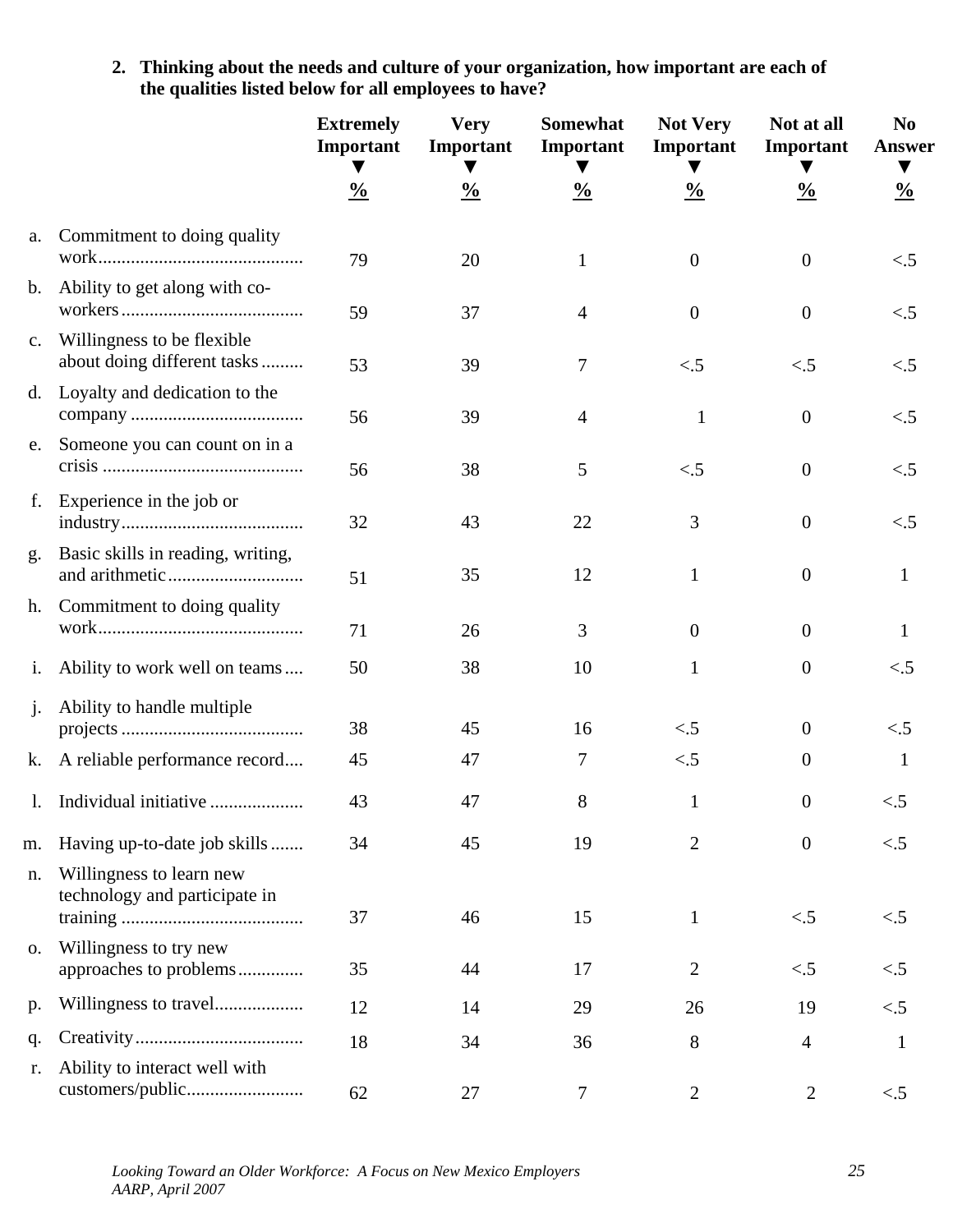#### **3. Based on your knowledge and experience, how would you evaluate employees age 50 or older on each of the qualities listed below?**

|                |                                                                       | <b>Very</b><br>Good | Good          | Fair           | Poor           | <b>Very</b><br>Poor | N <sub>0</sub><br><b>Answer</b> |
|----------------|-----------------------------------------------------------------------|---------------------|---------------|----------------|----------------|---------------------|---------------------------------|
|                |                                                                       | ▼                   | ▼             |                |                | ▼                   | ▼                               |
|                |                                                                       | $\frac{0}{0}$       | $\frac{0}{0}$ | $\frac{0}{0}$  | $\frac{0}{0}$  | $\frac{0}{0}$       | $\frac{0}{0}$                   |
| a.             | Commitment to doing quality work                                      | 61                  | 35            | $\overline{2}$ | $\lt$ .5       | $\boldsymbol{0}$    | 2                               |
| $\mathbf{b}$ . | Ability to get along with co-                                         | 44                  | 47            | 6              | $\lt$ .5       | $\boldsymbol{0}$    | $\overline{2}$                  |
| c.             | Willingness to be flexible about                                      | 28                  | 43            | 22             | 3              | $\mathbf{1}$        | $\overline{2}$                  |
| d.             | Loyalty and dedication to the                                         | 58                  | 33            | 5              | $\mathbf{1}$   | $\lt$ .5            | $\overline{2}$                  |
| e.             | Someone you can count on in a                                         | 51                  | 38            | 7              | $\mathbf{1}$   | $\boldsymbol{0}$    | 3                               |
| f.             | Experience in the job or industry                                     | 55                  | 36            | 7              | $\lt$ .5       | $\boldsymbol{0}$    | 2                               |
| g.             | Basic skills in reading, writing, and                                 | 51                  | 39            | 8              | $\mathbf{1}$   | $\boldsymbol{0}$    | 2                               |
| h.             | Ability to work well on teams                                         | 35                  | 46            | 16             | $\mathbf{1}$   | $\overline{0}$      | 3                               |
| 1.             | Ability to handle multiple projects                                   | 30                  | 47            | 18             | 3              | $\overline{0}$      | 3                               |
| $\mathbf{J}$ . | A reliable performance record                                         | 49                  | 39            | 9              | $\lt$ .5       | $\overline{0}$      | 2                               |
| k.             |                                                                       | 34                  | 48            | 13             | 3              | $\overline{0}$      | 3                               |
| $\mathbf{l}$ . |                                                                       | 22                  | 45            | 26             | $\overline{4}$ | $\lt$ .5            | 3                               |
|                | m. Willingness to learn new technology<br>and participate in training | 22                  | 41            | 28             | 6              | $\mathbf{1}$        | 2                               |
| n.             | Willingness to try new approaches to                                  | 19                  | 40            | 31             | 6              | $\mathbf{1}$        | 3                               |
| 0.             |                                                                       | 13                  | 31            | 35             | 11             | 5                   | 5                               |
| p.             |                                                                       | 18                  | 41            | 32             | 5              | $\mathbf{1}$        | 3                               |
| q.             | Ability to interact well with                                         | 51                  | 36            | 9              | $\mathbf{1}$   | $\mathbf{1}$        | $\overline{2}$                  |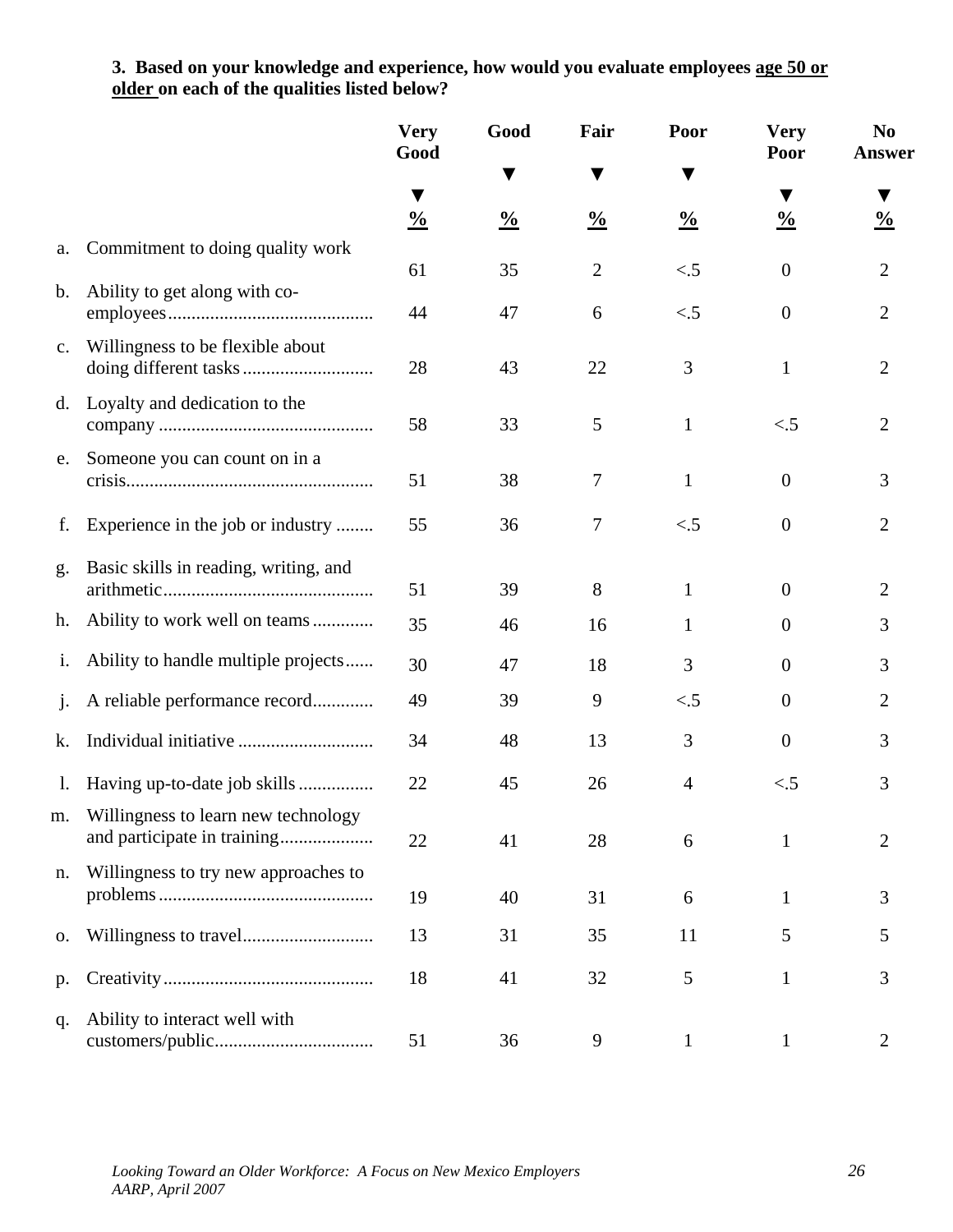**4. What do you consider to be some of the advantages of employees ages 50 and older, in your company, relative to all other employees in your company?** 

|                |                                                      | $\frac{0}{0}$  |
|----------------|------------------------------------------------------|----------------|
| a.             | Experienced/seasoned                                 | 26             |
| b.             | Reliability/dependability                            | 24             |
| c.             | Loyalty/dedication                                   | 16             |
| d.             | Good work ethic                                      | 15             |
| e.             | Knowledge/experience of industry/product/job         | 11             |
| f.             | Stability/settled in life                            | 7              |
| g.             | Maturity                                             | 7              |
| h.             | Better attendance records/punctual                   | 6              |
| i.             | General knowledge/wisdom                             | 5              |
| j.             | Commitment                                           | 4              |
| k.             | Good working skills                                  | 3              |
| $\mathbf{l}$ . | Life experience                                      | 3              |
| m.             | Good customer/client service                         | $\overline{2}$ |
| n.             | Longevity                                            | 2              |
| Ο.             | Responsible                                          | 2              |
| p.             | Calmer/emotions under control/easy to get along with | 2              |
| q.             | Honest/trustworthy                                   | 2              |
| r.             | Hard working                                         | 1              |
| S.             | Positive attitude/enthusiasm                         | 1              |
| t.             | Role models/mentors                                  | 1              |
| u.             | Willingness to work                                  | 1              |
| V.             | Consistent                                           | 1              |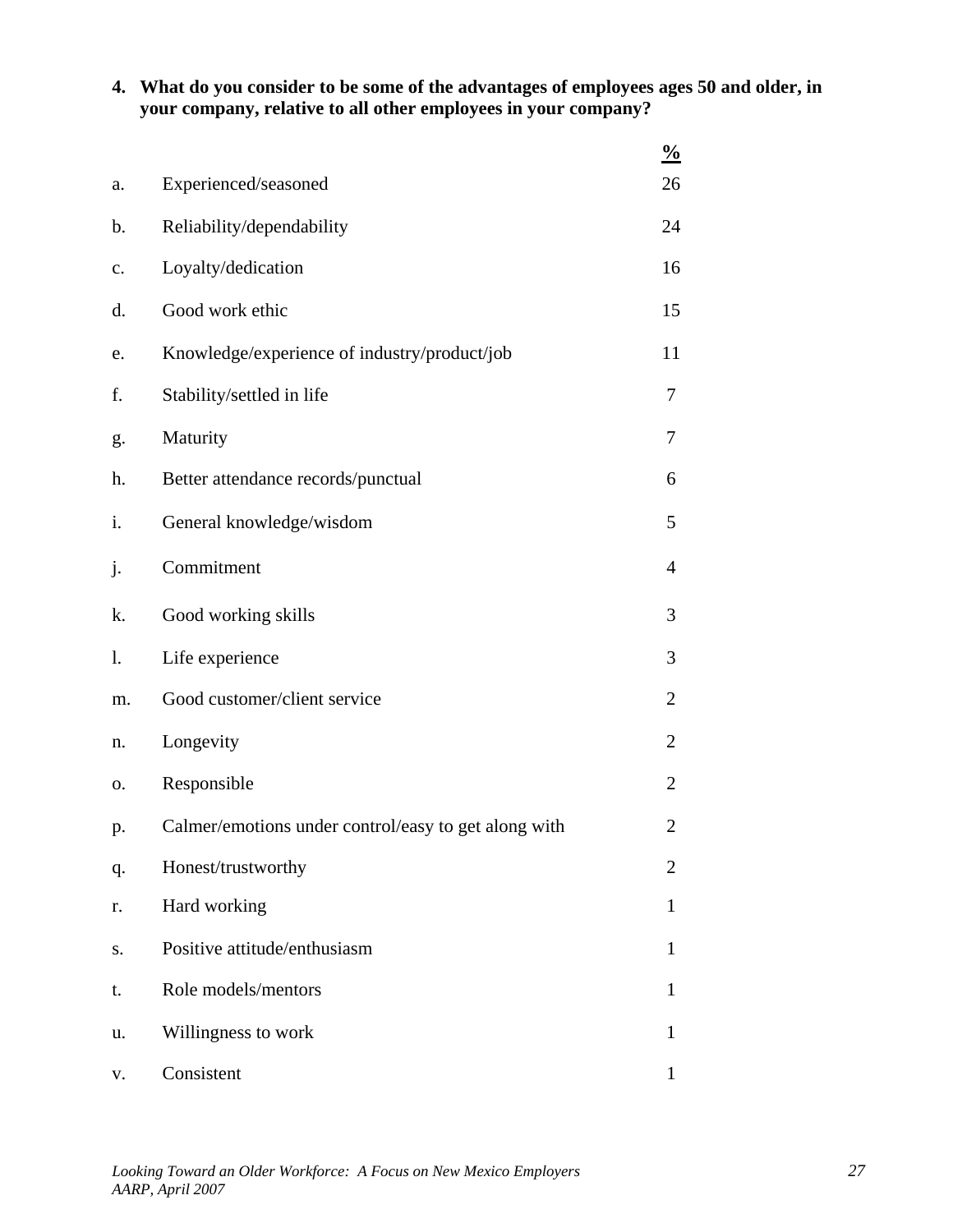### **4. (CONTINUED) What do you consider to be some of the advantages of employees ages 50 and older, in your company, relative to all other employees in your company?**

| w.  | Pride in work                             | $\mathbf{1}$ |
|-----|-------------------------------------------|--------------|
| X.  | Put in honest day's work/get the job done | 1            |
| у.  | Commitment to quality                     | $\mathbf{1}$ |
| z.  | Common sense                              | $\mathbf{1}$ |
| aa. | Flexible/flexible schedules               | $\mathbf{1}$ |
| bb. | Good with people/good people skills       | $\mathbf{1}$ |
| cc. | Patient                                   | $\mathbf{1}$ |
| dd. | Work well with others/team players        | $\mathbf{1}$ |
| ee. | Minimal supervision/work independently    | 1            |
| ff. | No problems at home/child care issues     | 1            |
| gg. | Problem solving/decision making ability   | $\mathbf{1}$ |
| hh. | Professional/polished                     | $\mathbf{1}$ |
| ii. | Confident                                 | $\mathbf{1}$ |
| jj. | <b>Basic skills</b>                       | $\mathbf{1}$ |
| kk. | Creative/resourceful                      | $\mathbf{1}$ |
| ll. | Other                                     | 9            |
| mm. | Not sure                                  | $\lt.5$      |
| nn. | None/Nothing                              | 12           |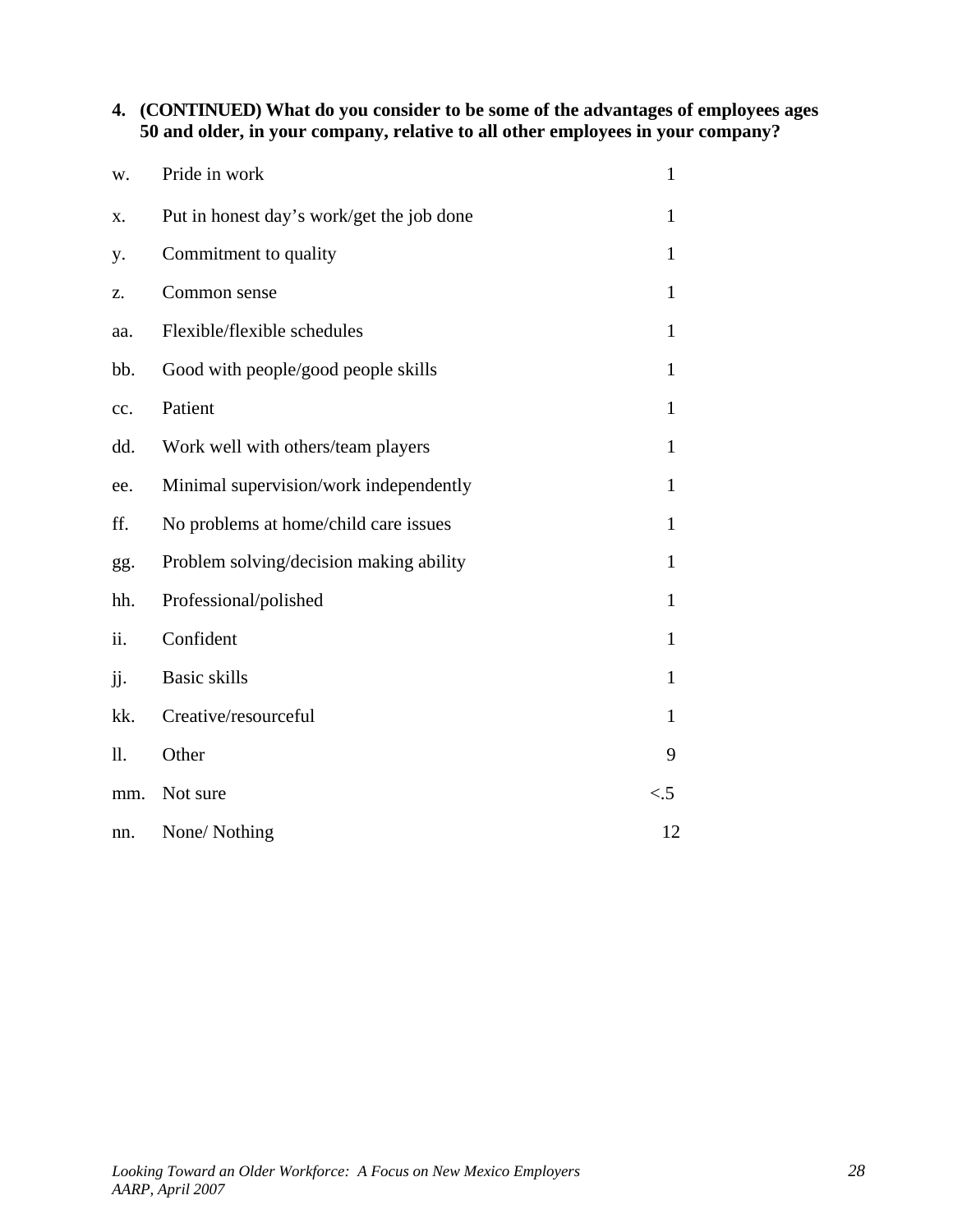### **5. What do you consider to be some of the disadvantages of employees ages 50 and older, in your company, relative to all other employees in your company?**

|                |                                                             | $\frac{0}{0}$  |
|----------------|-------------------------------------------------------------|----------------|
| a.             | Set in ways/unwilling to change/learn new things/technology | 20             |
| b.             | Illnesses/health related issues                             | 9              |
| $\mathbf{c}$ . | Lack technology skills                                      | 8              |
| d.             | Difficulty learning new concepts/technology                 | 6              |
| e.             | Less flexible                                               | 5              |
| f.             | Difficulty with normal labor tasks/lifting                  | 4              |
| g.             | Slower to perform tasks/multi-tasking                       | 4              |
| h.             | Less energy/endurance                                       | 3              |
| i.             | Less time with company due to age                           | 3              |
| j.             | Limitations due to health/physical limitations              | 3              |
| k.             | Health issues increase premiums                             | 3              |
| 1.             | Slow to learn new tasks                                     | $\overline{2}$ |
| m.             | Limited work hours                                          | $\overline{2}$ |
| n.             | Less initiative                                             | 1              |
| 0.             | Looking to retire                                           | 1              |
| p.             | Burn out                                                    | 1              |
| q.             | Don't work well with others/difficult to work with          | $\mathbf{1}$   |
| r.             | Don't work well with those who are younger                  | 1              |
| S.             | Lack of job skills/up-to-date job skills                    | 1              |
| t.             | Forgetfulness                                               | 1              |
| u.             | Complacency                                                 | 1              |
| V.             | Inability to handle stressful situations                    | 1              |
| w.             | Attitude/opinionated                                        | $\mathbf{1}$   |
| Х.             | Higher risk of injury                                       | 1              |
| y.             | Other                                                       |                |
| Z.             | No answer                                                   | 6              |
|                |                                                             | 32             |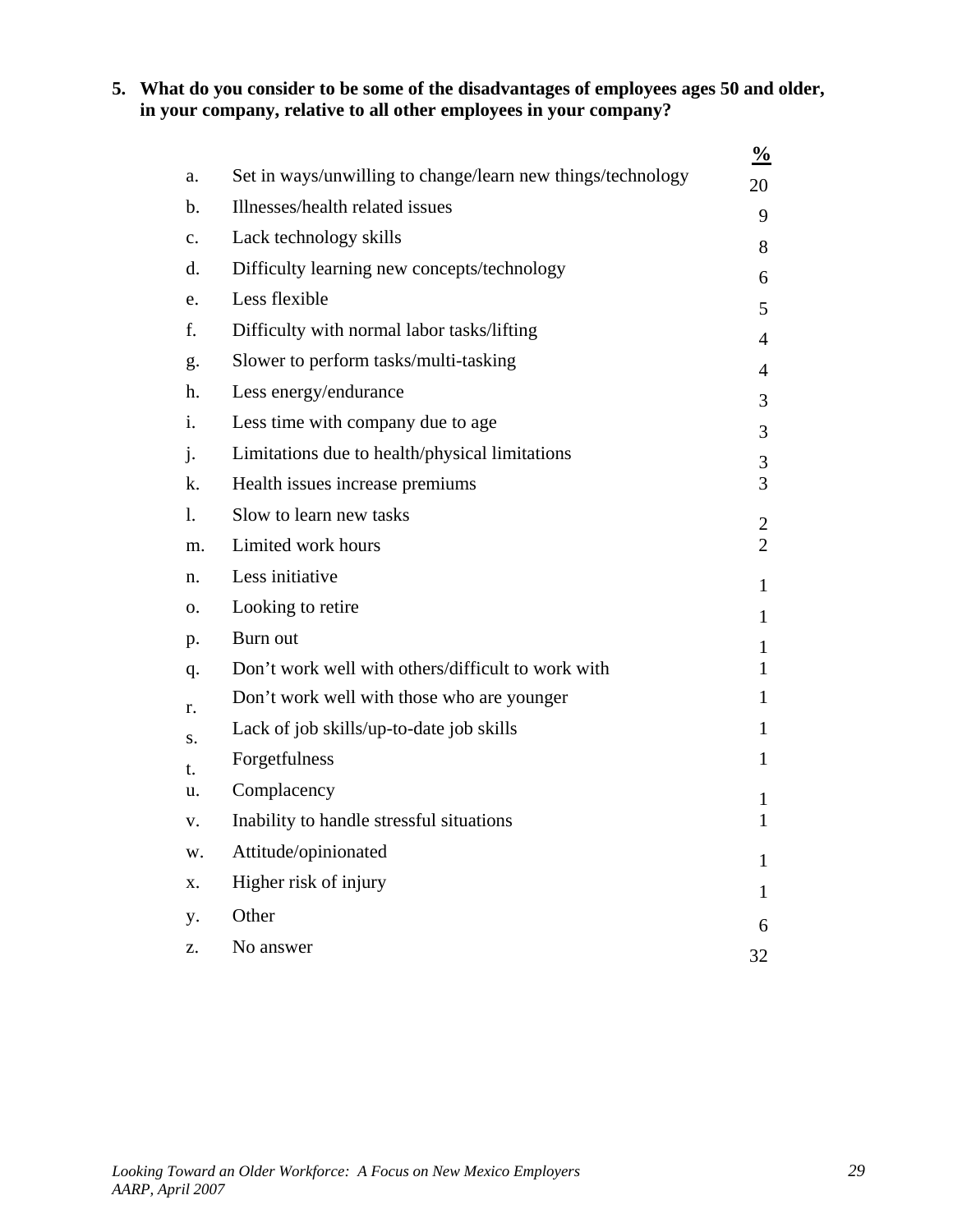**6. For the following, please indicate whether finding qualified applicants is easier, harder, or about the same as it was five years ago.** 

|                |                                                   | <b>Easier</b>  | <b>About the</b><br><b>Same</b> | <b>Harder</b> | <b>Not</b><br><b>Sure</b> | No<br>Answer                |
|----------------|---------------------------------------------------|----------------|---------------------------------|---------------|---------------------------|-----------------------------|
|                |                                                   | $\frac{6}{10}$ | $\frac{6}{10}$                  | $\frac{6}{6}$ | $\frac{6}{10}$            | $\frac{0}{0}$               |
| a.             | Qualified applicants for management positions     |                | 38                              | 52            | 5                         | $\mathcal{D}_{\mathcal{L}}$ |
| $\mathbf{b}$ . | Qualified applicants for supervisory positions    |                | 38                              | 56            | 3                         |                             |
| $\mathbf{C}$ . | Qualified applicants for non-management and       |                | 43                              | 48            |                           |                             |
| d.             | Current employees qualified for promotion to jobs |                | 54                              | 35            |                           |                             |

- **7. In your opinion, within the next five years, how likely is it that your company will face a shortage of qualified workers?** 
	- **%**
	- 18 Extremely likely
	- 34 Very likely
	- 26 Somewhat likely
	- 15 Not too likely
	- 3 Not at all likely
	- 3 Not sure
	- 1 No answer
- **8. Baby Boomers, or those born between 1946 and 1964, are approaching traditional retirement age. Their retirement may create a shortage of employees since the generation following them is much smaller. Has your organization taken any steps to prepare for this possibility?**

 $\frac{6}{24}$ 

- Yes
- 57 No
- 17 Not sure
- 2 No answer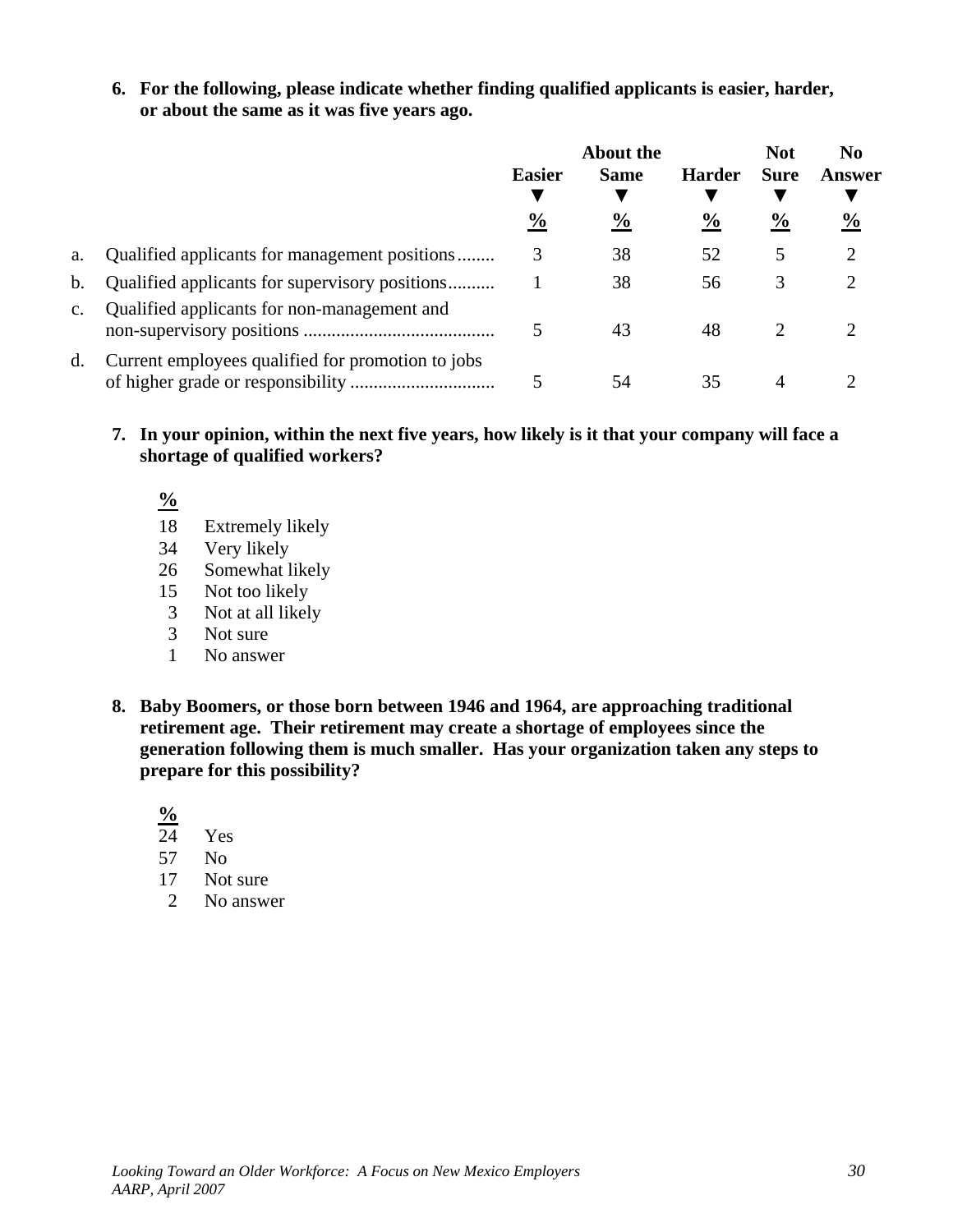**9. Has your organization done any of the following to prepare for the potential shortage of workers as a result of Baby Boomers retiring?** 

|                |                                                   |               |                | <b>Not</b> |
|----------------|---------------------------------------------------|---------------|----------------|------------|
|                |                                                   | Yes           | N <sub>0</sub> | Sure       |
|                |                                                   |               |                |            |
|                |                                                   | $\frac{0}{0}$ | $\frac{6}{9}$  | $\%$       |
| a.             |                                                   | 51            |                |            |
| $\mathbf b$ .  |                                                   | 31            | $\Omega$       |            |
| $\mathbf{c}$ . |                                                   | 57            |                |            |
| d.             |                                                   | 35            | $\Omega$       |            |
| e.             |                                                   | 32            |                |            |
| f.             |                                                   | 65            |                |            |
| g.             |                                                   | 30            |                |            |
| h.             |                                                   | 11            |                |            |
| $\mathbf{1}$ . | Offer alternative work arrangements such as part- | 30            | 0              |            |
|                |                                                   | 9             |                |            |
| k.             |                                                   | 13            |                |            |

#### **10. How much knowledge loss do you think occurs when employees retire or otherwise leave your organization?**

#### **%**

- 56 A major amount
- 32 A minor amount
- 4 None
- 7 Not sure
- 1 No answer

#### **11. In your opinion, how important would you say it is to retain the institutional knowledge that might be lost when employees retire or leave?**

## $\frac{9}{6}$ <br>34

- Extremely important
- 41 Very important
- 21 Somewhat important
- 2 Not too important
- 0 Not at all important
- 1 Not sure
- 1 No answer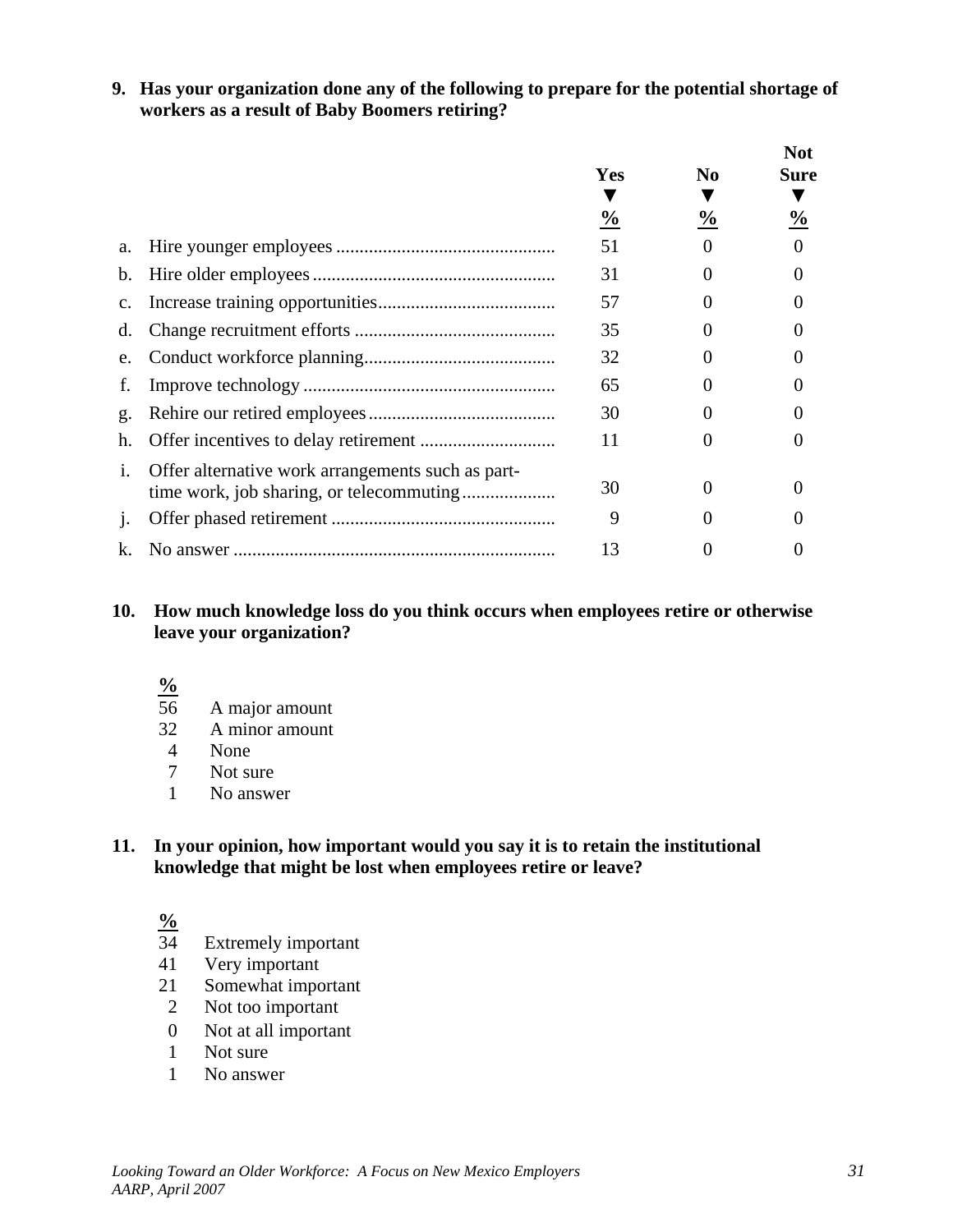**12. Does your organization have a formal process that enables employees who retire or otherwise leave to share the knowledge they have obtained on the job?** 

 $\frac{9}{6}$  30

- Yes
- 55 No
- 14 Not sure
- 1 No answer
- **13. Does your company offer phased retirement, that is, allowing employees to ease into retirement by reducing their work schedule and allow payment of a pension?**

 $\frac{9}{12}$ 

- Yes **GO TO QUESTION 15**
- 70 No
- 15 Not sure **GO TO QUESTION 16**
- 1 No answer

#### **14. What are some of the reasons phased retirement is not offered? (n=307)**

|              | $\frac{6}{9}$  |
|--------------|----------------|
| a.           | 11             |
| b.           | 9              |
| c.           | 6              |
| d.           | 5              |
| e.           | 5              |
| f.           | 4              |
| g.           | 3              |
| h.           | 3              |
| i.           | 3              |
| $\mathbf{J}$ | $\overline{2}$ |
| k.           | 2              |
| 1.           | 6              |
| n.           | 5              |
| Ο.           | 41             |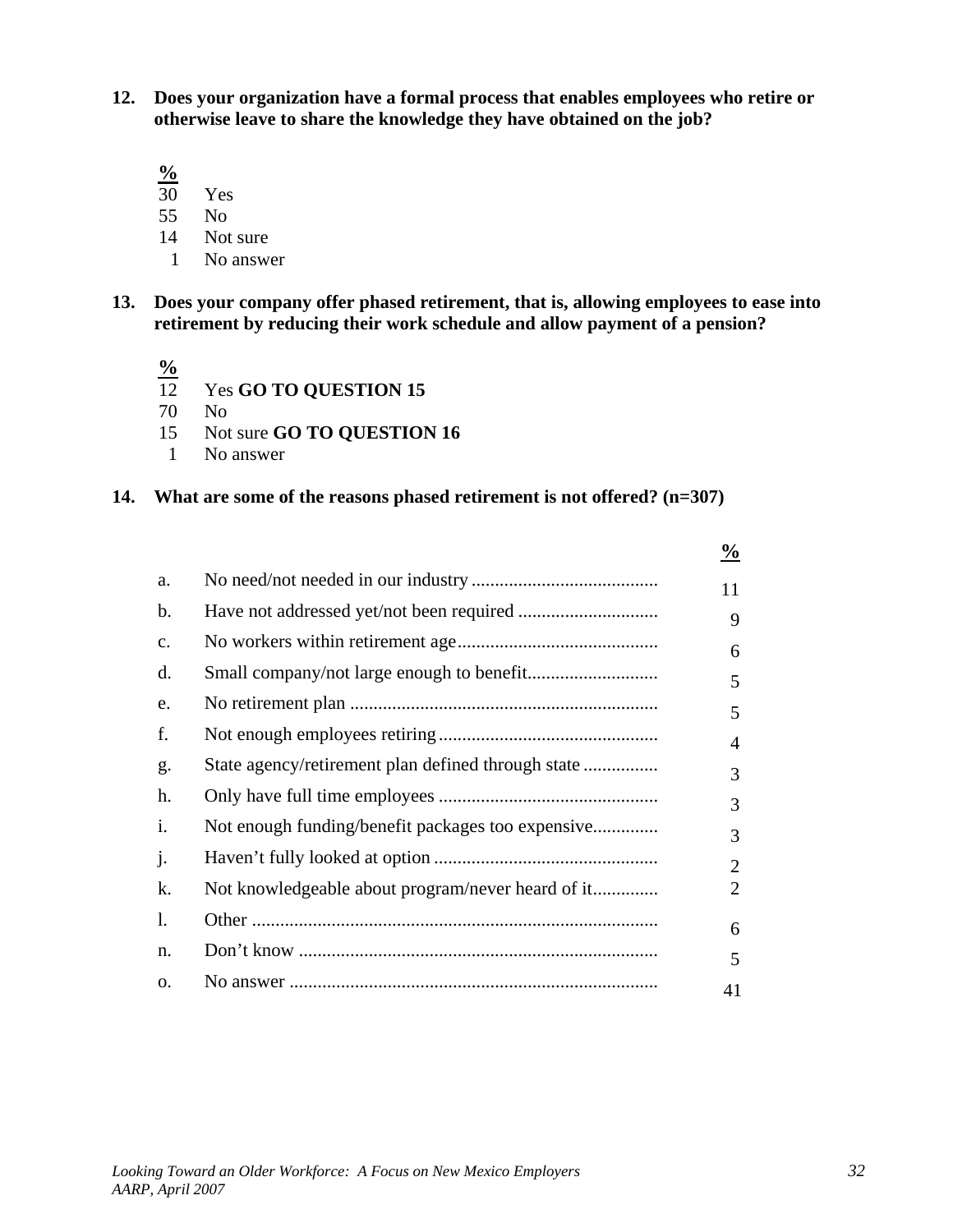**15. Is phased retirement in your organization a formal plan, whereby there are protocols that employees must follow in order to take advantage of this, or is it informal and offered on a case-by-case basis to your employees, without structured or defined policies? (n=361)** 

 $\frac{6}{2}$ 

- 2 Formal
- 22 Informal
- 1 Both
- 21 Not sure
- 54 No answer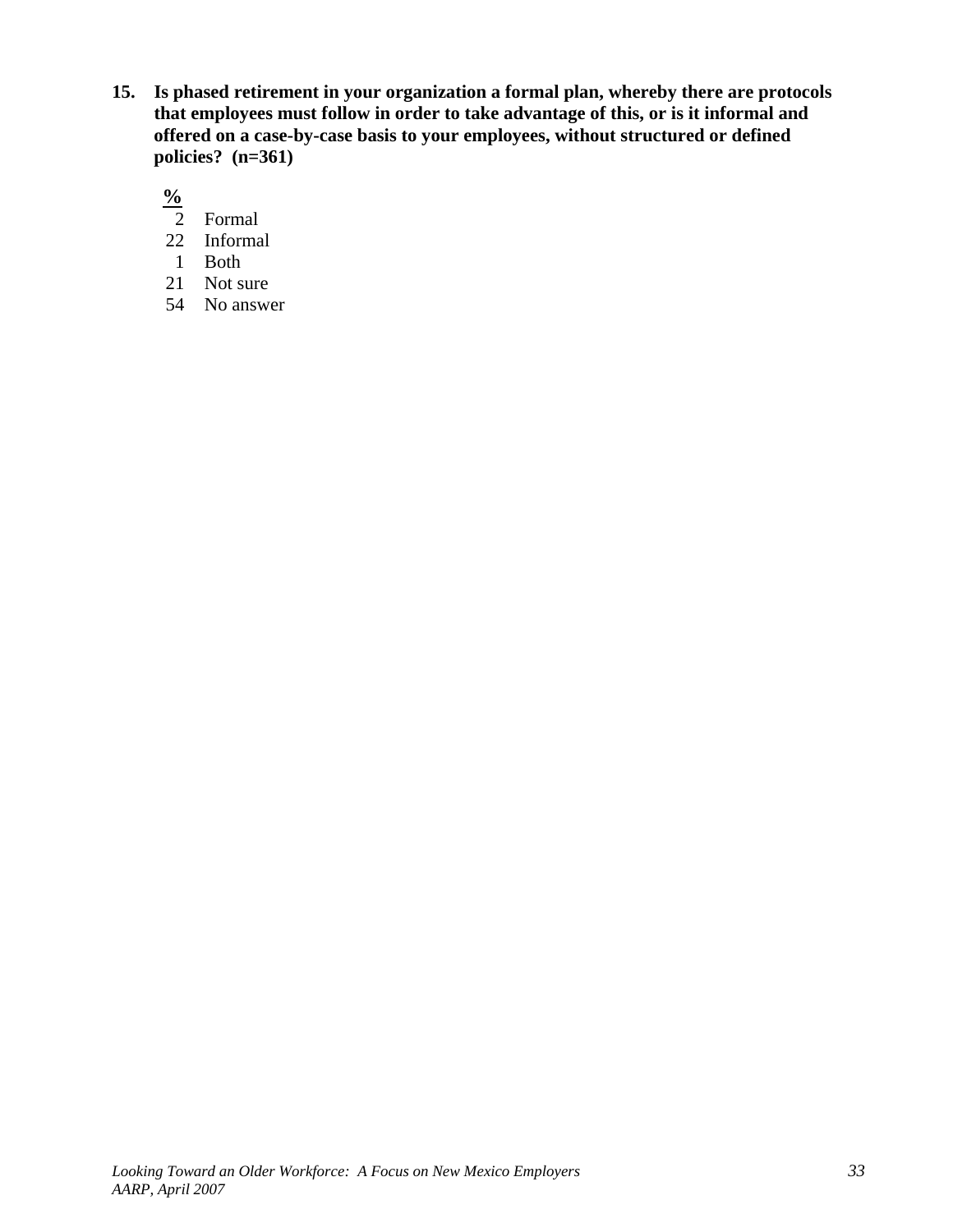- **16. Organizations use different approaches to accommodate employees who want to work past traditional retirement age. For EACH of the following strategies, please indicate whether your organization is…** 
	- **a. currently using it and planning to use it in the next five years**
	- **b. not currently using but planning to use it in the next five years**
	- **c. not currently using but would consider using it in the next five years**
	- **d. not currently using and would not consider using it in the next five years**

|               |                                                                                                       | <b>Currently</b><br>and<br><b>Planning</b><br>to Use<br>▼ | <b>Not</b><br><b>Currently</b><br>but Planning<br>to Use<br>▼ | <b>Not</b><br><b>Currently</b><br>but Would<br><b>Consider</b><br><b>Use</b><br>$\blacktriangledown$ | <b>Not</b><br><b>Currently</b><br>and Would<br><b>Not</b><br><b>Consider</b><br><b>Use</b><br>$\blacktriangledown$ | <b>Not</b><br><b>Sure</b><br>$\blacktriangledown$ | N <sub>0</sub><br><b>Answer</b><br>▼ |
|---------------|-------------------------------------------------------------------------------------------------------|-----------------------------------------------------------|---------------------------------------------------------------|------------------------------------------------------------------------------------------------------|--------------------------------------------------------------------------------------------------------------------|---------------------------------------------------|--------------------------------------|
|               |                                                                                                       | $\frac{0}{0}$                                             | $\frac{0}{0}$                                                 | $\frac{0}{0}$                                                                                        | $\frac{0}{0}$                                                                                                      | $\frac{0}{0}$                                     | $\frac{0}{0}$                        |
| a.            | Enabling employees to ease into<br>retirement by reducing their work                                  | 19                                                        | 7                                                             | 38                                                                                                   | 14                                                                                                                 | 13                                                | 8                                    |
| b.            | Shifting employees from one career<br>track to another career track                                   | 11                                                        | $\overline{4}$                                                | 39                                                                                                   | 19                                                                                                                 | 19                                                | 9                                    |
| $C_{\bullet}$ | Providing training to upgrade skills                                                                  | 35                                                        | 10                                                            | 30                                                                                                   | $\tau$                                                                                                             | 11                                                | 8                                    |
| d.            | Hiring retired employees as<br>consultants or temporary employees                                     | 21                                                        | 7                                                             | 32                                                                                                   | 14                                                                                                                 | 17                                                | 8                                    |
| e.            | Providing opportunities for<br>employees to transfer to jobs with<br>reduced pay and responsibilities | 14                                                        | 7                                                             | 38                                                                                                   | 15                                                                                                                 | 17                                                | 8                                    |
| f.            | Providing part-time work<br>arrangements without continuation                                         | 17                                                        | $\overline{4}$                                                | 35                                                                                                   | 16                                                                                                                 | 19                                                | 9                                    |
| g.            | Providing part-time work<br>arrangements with continuation of                                         | 10                                                        | 3                                                             | 31                                                                                                   | 25                                                                                                                 | 21                                                | 10                                   |
| h.            | Addressing age bias issues in the<br>workplace by offering programs<br>such as mentoring or diversity |                                                           |                                                               |                                                                                                      |                                                                                                                    |                                                   |                                      |
|               |                                                                                                       | 13                                                        | 6                                                             | 32                                                                                                   | 14                                                                                                                 | 24                                                | 10                                   |
| i.            | Other<br>[SPECIFY]                                                                                    | $\mathbf{1}$                                              | $\mathbf{0}$                                                  | $\mathbf{1}$                                                                                         | $\overline{2}$                                                                                                     | 9                                                 | 88                                   |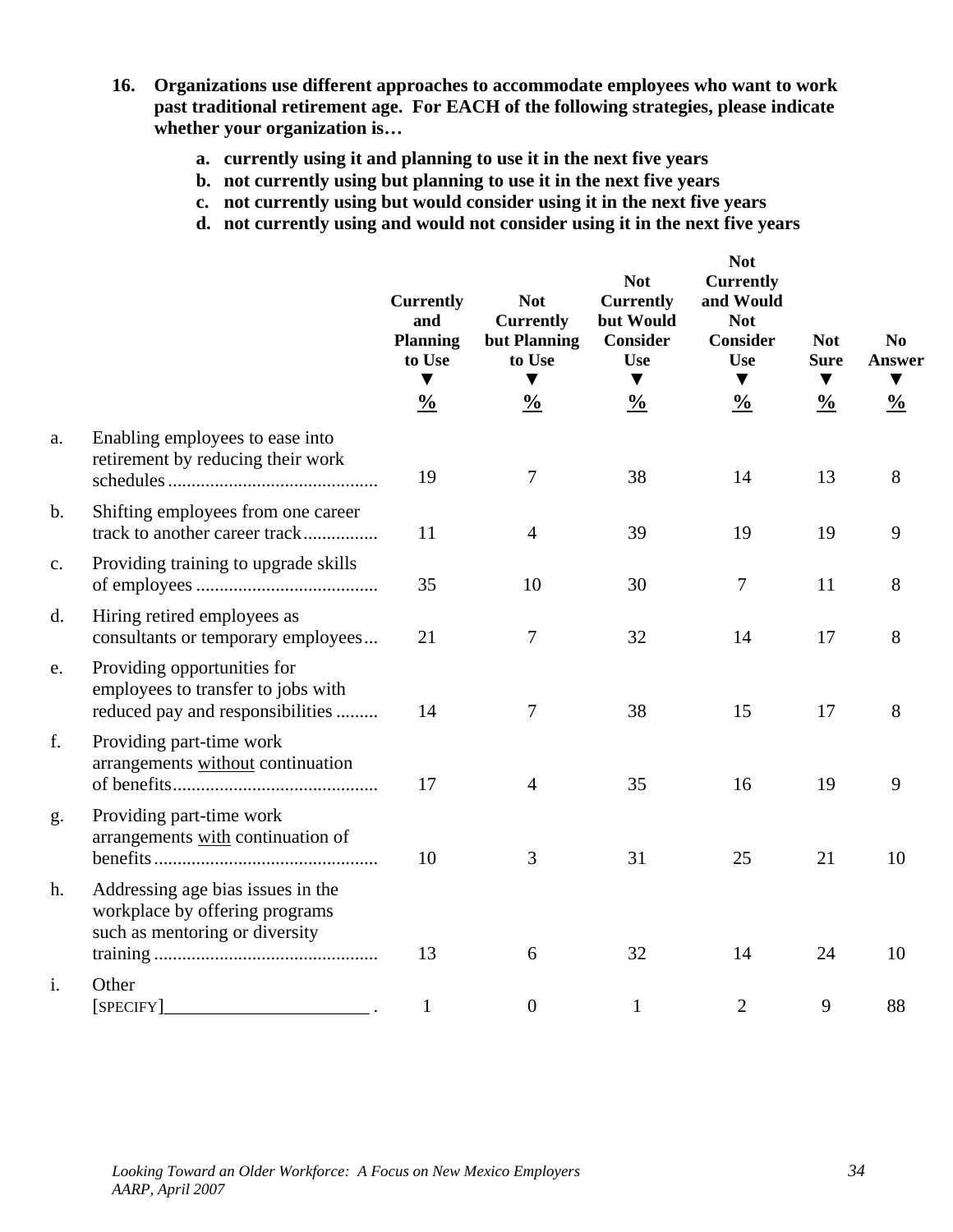**17. Have you ever sought any information on the following issues for employees age 50 or older?** 

|                |           |               |                | <b>Not</b>    |  |
|----------------|-----------|---------------|----------------|---------------|--|
|                |           | <b>Yes</b>    | N <sub>0</sub> | Sure          |  |
|                |           |               |                |               |  |
|                |           | $\frac{0}{0}$ | $\frac{0}{0}$  | $\frac{0}{0}$ |  |
| $a$ .          |           | 10            | $\Omega$       | $\Omega$      |  |
| $b$            |           | 11            | $\Omega$       |               |  |
| $C_{\bullet}$  |           | 26            | $\Omega$       |               |  |
| d.             |           | 35            | 0              |               |  |
| e.             |           | 46            | 0              |               |  |
| $f_{\perp}$    |           | 27            | 0              |               |  |
| g.             |           | 36            | $\Omega$       |               |  |
| h.             |           |               | $\theta$       |               |  |
| $\mathbf{1}$ . | No answer | 37            |                |               |  |

### **18. Have you sought information on any of the issues listed above from the following organizations?**

|                |                                                |               |                | <b>Not</b>    |  |
|----------------|------------------------------------------------|---------------|----------------|---------------|--|
|                |                                                | <b>Yes</b>    | N <sub>0</sub> | <b>Sure</b>   |  |
|                |                                                | $\frac{0}{0}$ | $\frac{0}{0}$  | $\frac{0}{0}$ |  |
|                |                                                |               |                |               |  |
| a.             |                                                | 15            | $\Omega$       | 0             |  |
| $\mathbf b$ .  |                                                | 43            | 0              | 0             |  |
| $C_{\bullet}$  |                                                | 31            | 0              | 0             |  |
| d.             |                                                | 14            | 0              | $\Omega$      |  |
| e.             |                                                | 8             | 0              |               |  |
| f.             | Equal Employment Opportunity Commission (EEOC) | 31            | $\Omega$       |               |  |
| g.             |                                                | 14            | 0              |               |  |
| h.             | Society for Human Resource Management (SHRM)   | 27            | 0              |               |  |
| $\mathbf{1}$ . |                                                | 0             |                |               |  |
| $\dot{J}$ .    | No answer                                      | 43            |                |               |  |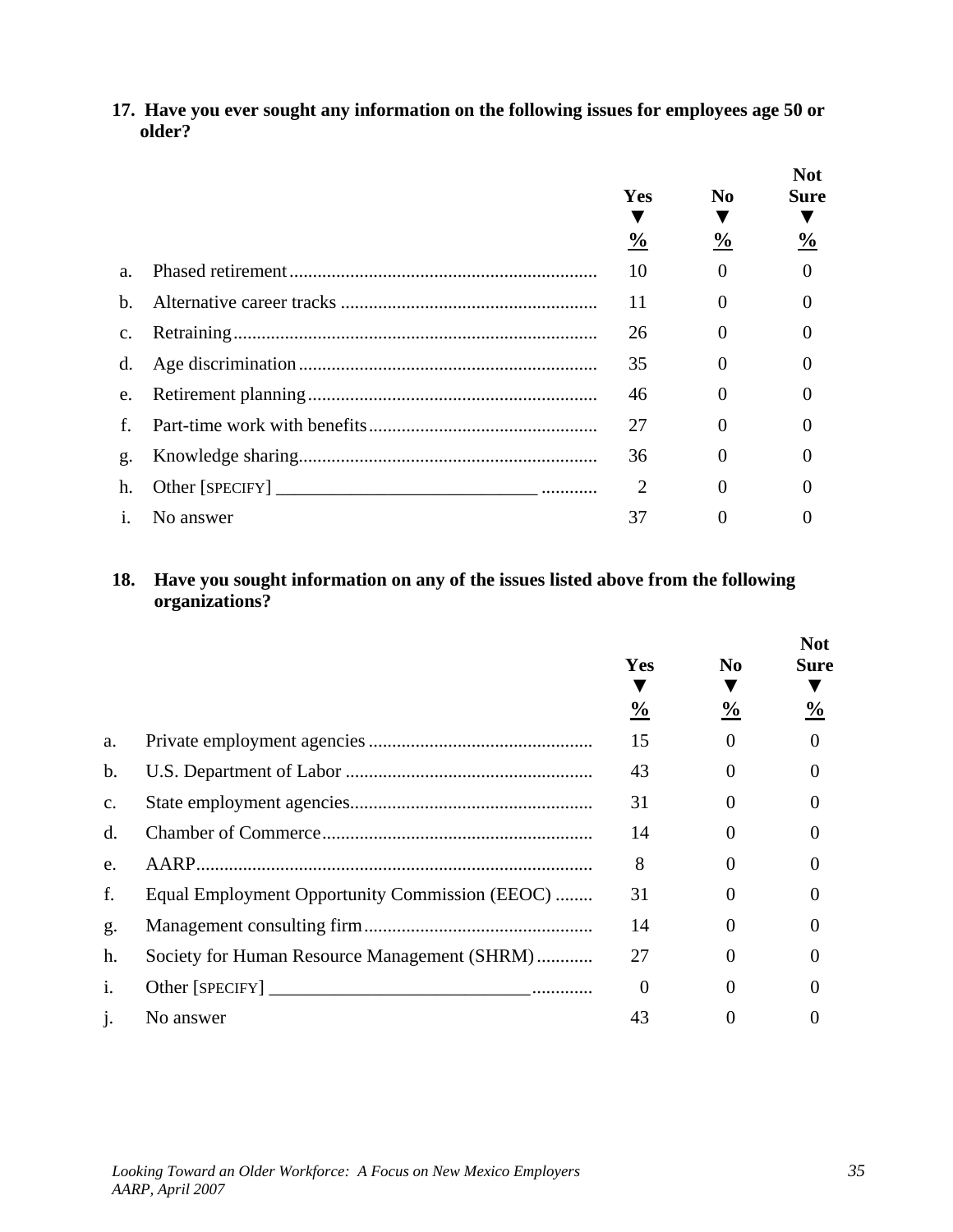### *About Your Organization*

**The following questions are for classification purposes only and will be kept entirely confidential.** 

- **19. Is your organization headquartered in New Mexico?** 
	- **%** 77 Yes ► **GO TO QUESTION 21**  21 No 2 No answer
- **20. If your organization is not headquartered in New Mexico, where is your organization's headquarters?**

**[WRITE IN CITY, STATE, AND ZIPCODE]** 

**\_\_\_\_\_\_\_\_\_\_\_\_\_\_\_\_\_\_\_\_\_\_\_\_\_\_\_\_\_\_\_\_\_\_\_\_\_\_\_\_\_\_\_\_\_\_\_\_\_\_\_\_\_\_\_\_\_\_\_\_\_\_\_\_\_\_\_\_\_\_\_\_\_** 

**21. Where in New Mexico are you personally located?** 

**[WRITE IN CITY, COUNTY, AND ZIPCODE]** 

**\_\_\_\_\_\_\_\_\_\_\_\_\_\_\_\_\_\_\_\_\_\_\_\_\_\_\_\_\_\_\_\_\_\_\_\_\_\_\_\_\_\_\_\_\_\_\_\_\_\_\_\_\_\_\_\_\_\_\_\_\_\_\_\_\_\_\_\_\_\_\_\_\_**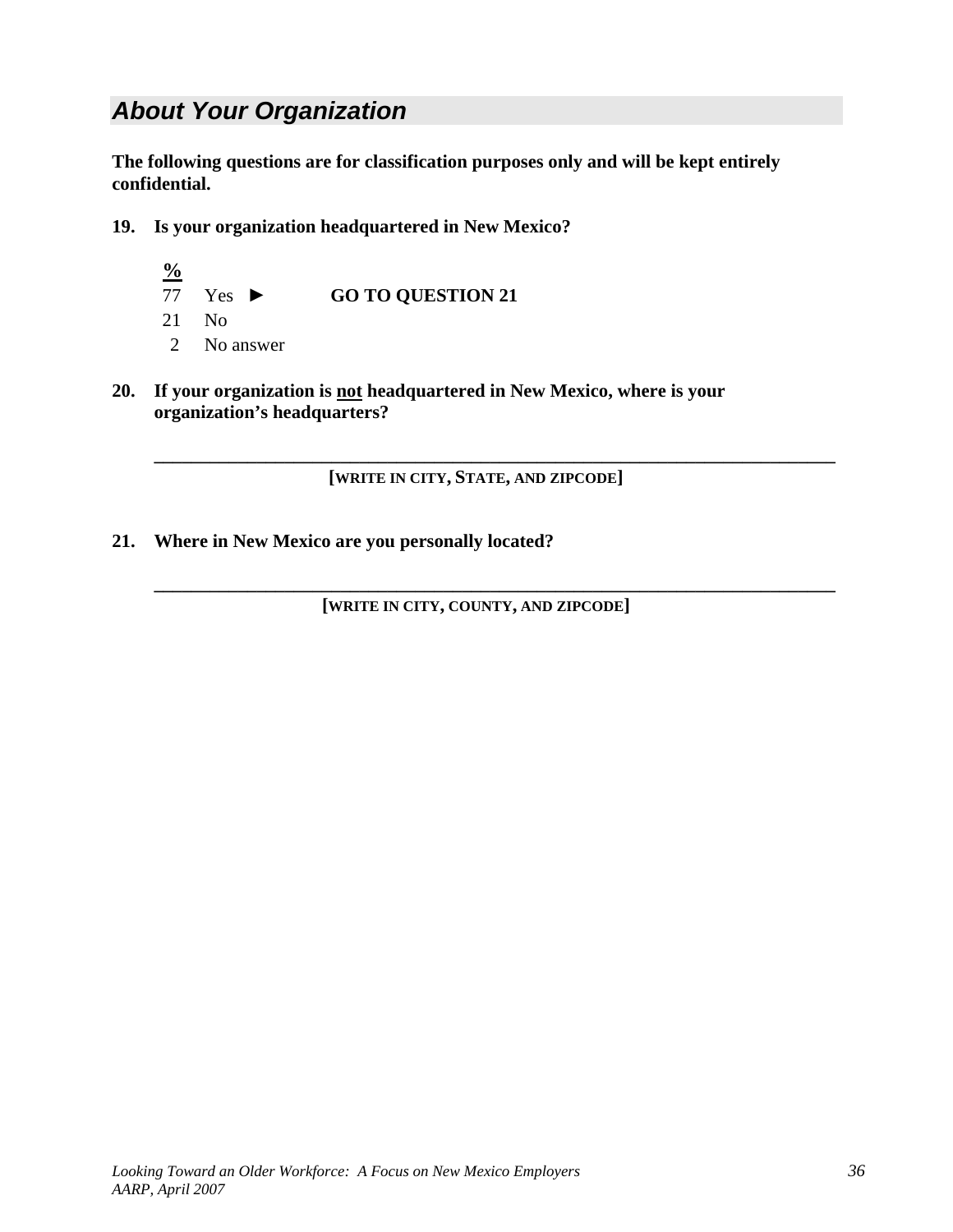#### **22. Which of the following best describes the primary nature of your organization's business in New Mexico?**

**%**

- 8 Business/Professional Services
- 2 Telecommunications
- 2 High Tech/Computers
- 7 Financial/Insurance/Real Estate
- 10 Health Services
- 3 Utility
- 16 Retail
- 9 Manufacturing
- 7 Education
- 0 Publishing
- 6 Nonprofit
- 3 Hospitality/Entertainment
- 14 Construction
- 0 Other **[SPECIFY]** \_\_\_\_\_\_\_\_\_\_\_\_\_\_\_\_\_\_\_\_\_\_
- 22 No answer
- **23. Currently, how many people work permanently, either full-time or part-time, and temporarily as seasonal or contract employees for your organization in New Mexico?**

|                                             | $\boldsymbol{0}$ | $\mathbf{1}$  | $2 - 4$       | $5-9$         | $10-19$        | 20-49          | 50-99          | $100-$<br>999 | 1000-<br>more | N <sub>0</sub><br>answer |
|---------------------------------------------|------------------|---------------|---------------|---------------|----------------|----------------|----------------|---------------|---------------|--------------------------|
|                                             | $\frac{0}{0}$    | $\frac{0}{0}$ | $\frac{0}{0}$ | $\frac{0}{0}$ | $\frac{0}{0}$  | $\frac{0}{0}$  | $\frac{0}{0}$  | $\frac{0}{0}$ | $\frac{0}{0}$ | $\frac{0}{0}$            |
| Full-time,<br>permanent?                    | $\mathbf{1}$     | $\leq$ .5     | 3             | 8             | 12             | 26             | 21             | 24            | $\mathbf{1}$  | 5                        |
| Part-time,                                  |                  | <sup>11</sup> | 19            | 9             | $\overline{7}$ | $\overline{7}$ | $\overline{4}$ | 2             | $\lt$ .5      | 15                       |
| Temporary,<br>seasonal or<br>contract work? | 47               | 5             | 9             | 5             | 3              | 5              | 3              | 2             | $\lt$ .5      | 21                       |
| Total                                       |                  |               |               |               |                |                |                |               |               |                          |
| Employees                                   | $\mathbf{1}$     | $\lt$ .5      | $\mathbf{1}$  | 5             | 10             | 24             | 20             | 30            | 1             | 7                        |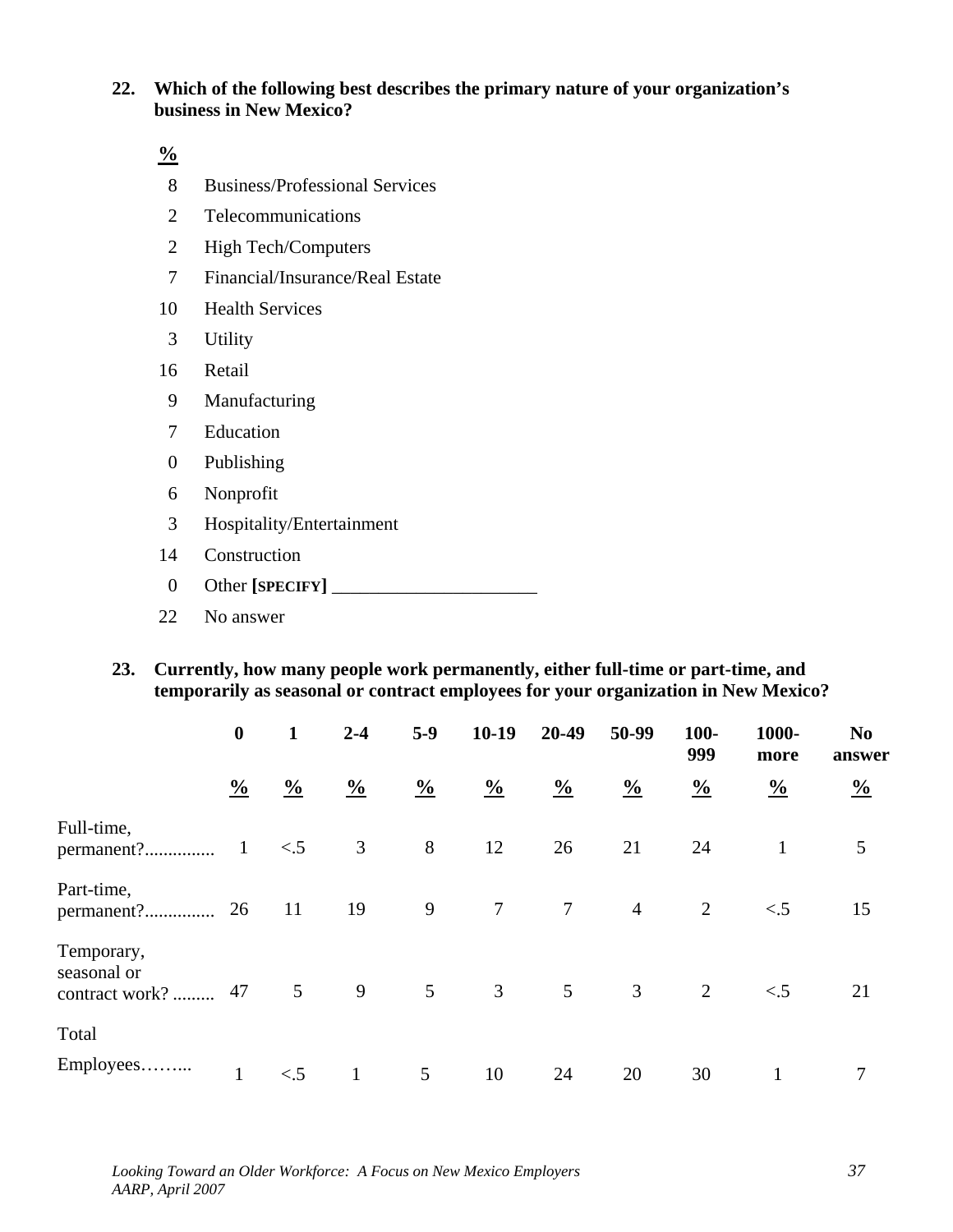**24. As a percentage of your permanent workforce, what was your organization's turnover rate in New Mexico for 2005?** 

**%**

- 5 0%
- 54 1%-20%
- 18 21%-40%
- 9 41%-60%
- 2 61%-80%
- 2 81%-100%
- 1 More than 100%
- 5 Not sure
- 4 No answer

### **25. In the past year, what percentage of your employees in New Mexico age 50 years or older worked:**

|                                 | 0%            | $1% -$<br>49% | $50\%$ -<br>100% | <b>Not</b><br><b>Sure</b> | N <sub>0</sub><br>Answer |
|---------------------------------|---------------|---------------|------------------|---------------------------|--------------------------|
|                                 | $\frac{0}{0}$ | $\frac{0}{0}$ | $\frac{0}{0}$    | $\frac{6}{9}$             | $\frac{0}{0}$            |
|                                 | 3             | 62            | 23               | 5                         |                          |
|                                 | 28            | 30            | 6                | 8                         | 29                       |
| Temporary, seasonal or contract | 34            | 16            |                  |                           |                          |

### **26. Does your organization offer any of the following retirement benefits?**

|         |                                               | Yes           | $\bf No$      | <b>Not</b><br><b>Sure</b> |
|---------|-----------------------------------------------|---------------|---------------|---------------------------|
|         |                                               | $\frac{0}{0}$ | $\frac{0}{0}$ | $\frac{6}{9}$             |
| $a_{-}$ |                                               | 27            | $\Omega$      | $\overline{0}$            |
|         |                                               | 27            | $\Omega$      | 0                         |
|         | c. Defined contribution plan (such as a 401k) | 71            | $\Omega$      | 0                         |
|         |                                               | 45            | $\Omega$      | 0                         |
| e.      |                                               | 26            | 0             | 0                         |
| f.      |                                               | 18            |               |                           |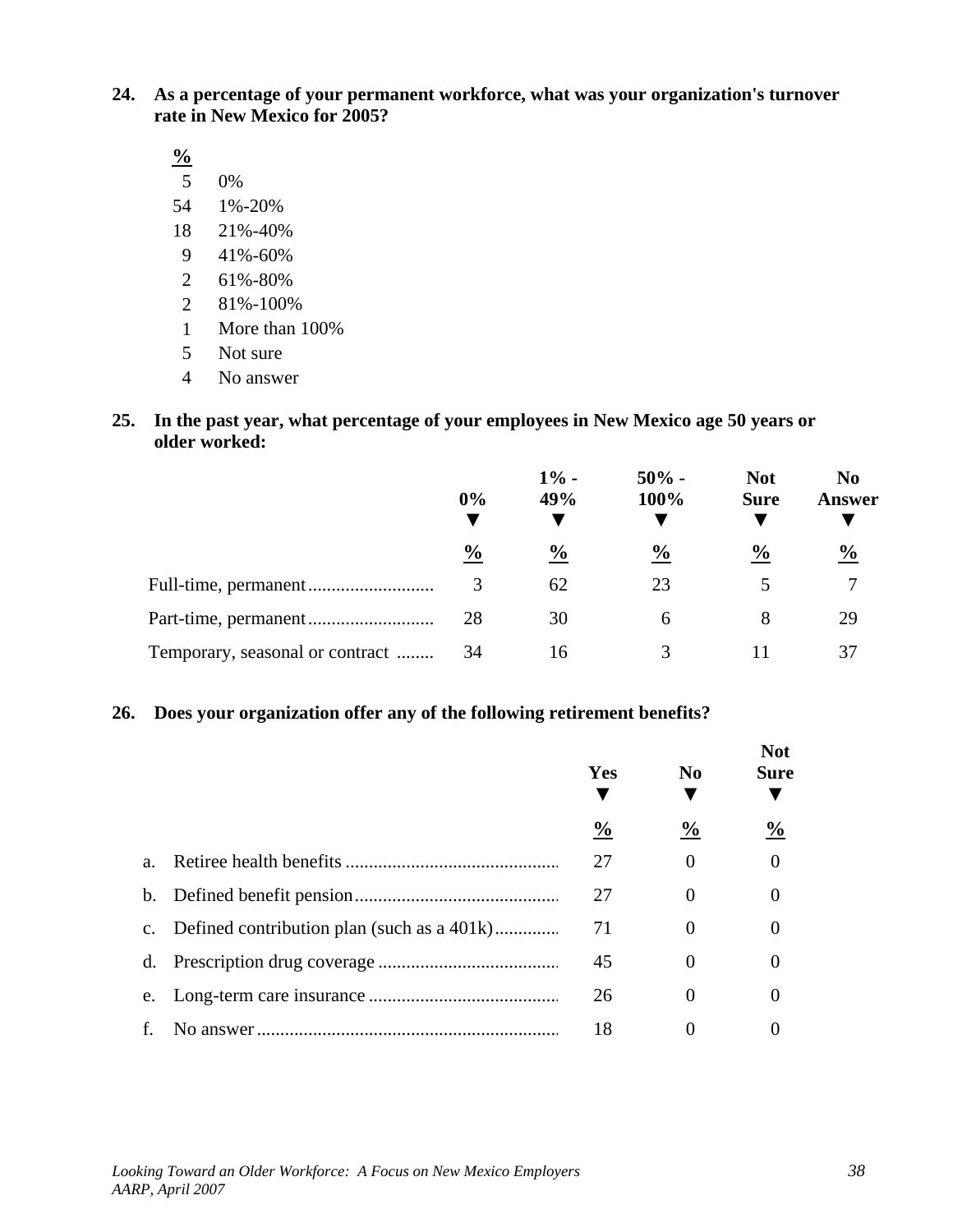**27. What percentage of your employees in New Mexico is currently eligible to begin receiving retirement benefits through your company?** 

**%**

- 25 0%
- 35 1%-20%
- 4 21%-40%
- 1 41%-60%
- 1 61%-80%
- 4 81%-100%
- 14 No retirement benefits offered
- 14 Not sure
- 3 No answer

### *About You*

**The following questions are for classification purposes only and will be kept entirely confidential.** 

- **28. Which of the following best describes your position in the organization?** 
	- **%**
	- 25 Key Executive/President/CEO/Chairman/Owner
	- 50 Human Resources Professional/Human Resources Manager or Director
	- 22 Other Manager/Director/Officer
	- 2 Other
	- 1 No answer

### **29. What is your age?**

**%**

- 4 Under 30
- 39 30-49
- 50 50-64
- 6 65 or older
- 1 No answer

### **Thank you for completing this survey. Please use the postage-paid envelope and return it to PO Box 35548, Louisville, KY 40232, by November 17, 2006**